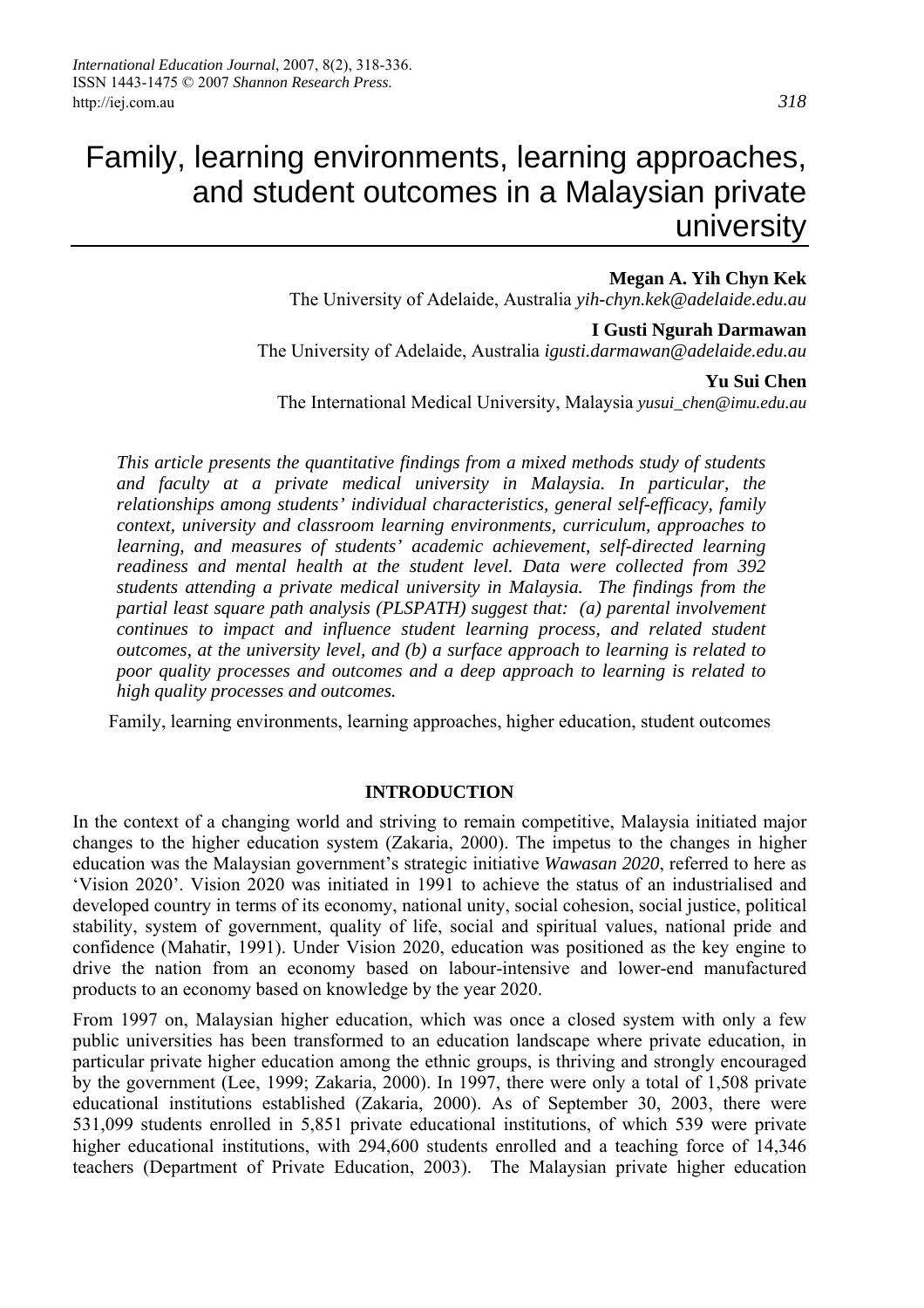enterprise is set to grow further, as it aims to be a centre of educational excellence in the region (Lee, 1999; Rao, 1997).

However, these private higher educational institutions are perceived by the public at large as being 'for-revenue' or 'profit' institutions, in that the private sector tends mainly to offer programs that have high private benefits (profits) but fewer social benefits (Wilkinson & Yussof, 2005). This perception gives rise to another related public perception that 'poor quality education' is being provided by the private higher educational institutions compared to those provided by the public universities (Wilkinson & Yussof, 2005). This related perception may be further entrenched in the minds of the public at large due to the early years after independence in 1957, where the private sector education in Malaysia had merely catered for so-called 'dropouts' or provided language and religious education for minority groups (Wilkinson & Yussof, 2005).

In order to ensure quality education, all private higher educational institutions, in addition to having to register with and be approved by the Ministry of Education, must abide by the Parliament Acts such as the *Private Higher Educational Institutional Act 1996* and the *Education Act 1996*. In addition, the government of Malaysia established the National Accreditation Board (NAB) regulated under The National Accreditation Board Act 1996, as a national quality assurance agency responsible for governing the standard and quality of courses offered by the private higher educational institutions. These measures assist to reduce the negative perceptions that the quality of teaching and learning in private higher education is inferior and comprised of inferior learning contexts for dropouts.

While it is clear that private higher education will remain as a permanent feature in the Malaysian education landscape under the auspices of Vision 2020, if private higher education is to gain greater status and standing in society, there is a critical need to consider and understand the learning environments that can foster the aims of the nation. What then are the contextual factors of a learning environment that can enhance students' learning, in particular, how they approach their learning in a meaningful way? In particular, what are the learning environments that may influence related outcomes such as the intellectual capacity, well-being, and lifelong learning capacity of a student? Lastly, how do the learning environments influence student learning and outcomes?

#### **THEORETICAL MODEL FOR ANALYSIS**

The study discussed in this paper was guided by Kek's (2006) proposed two-level theoretical framework which examined the student and teacher ecological systems and their influences on student learning and outcomes in higher education. The framework integrated constructs from three different but complementary fields of learning environments, approaches to learning and approaches to teaching. The theoretical base was drawn from the theories and theoretical frameworks of Bronfenbrenner's (1979) Ecological Theory of Human Development, Bronfenbrenner and Ceci's Bio-Ecological Model of Human Development (Bronfenbrenner & Ceci, 1994), Biggs' 3 P Model of Learning (2003), and Prosser, Ramsden, Trigwell and Martin's Model of Teaching (2003).

For the purpose of this paper, only the student level of the proposed two-level theoretical framework, depicted in Figure 1 is discussed. See Kek (2006) for full details of the theoretical base and theoretical framework.

### **Student Ecological Level**

Bronfenbrenner's Human Development and Bio-Ecological (1979; 1994), and Biggs' 3 P (2003) concepts are applied to depict the interconnections between students' individual characteristics, the distal or more remote and proximal or immediate contextual factors (presage), approaches to learning (process) and outcomes (products) in higher education at the students' interrelated ecological level.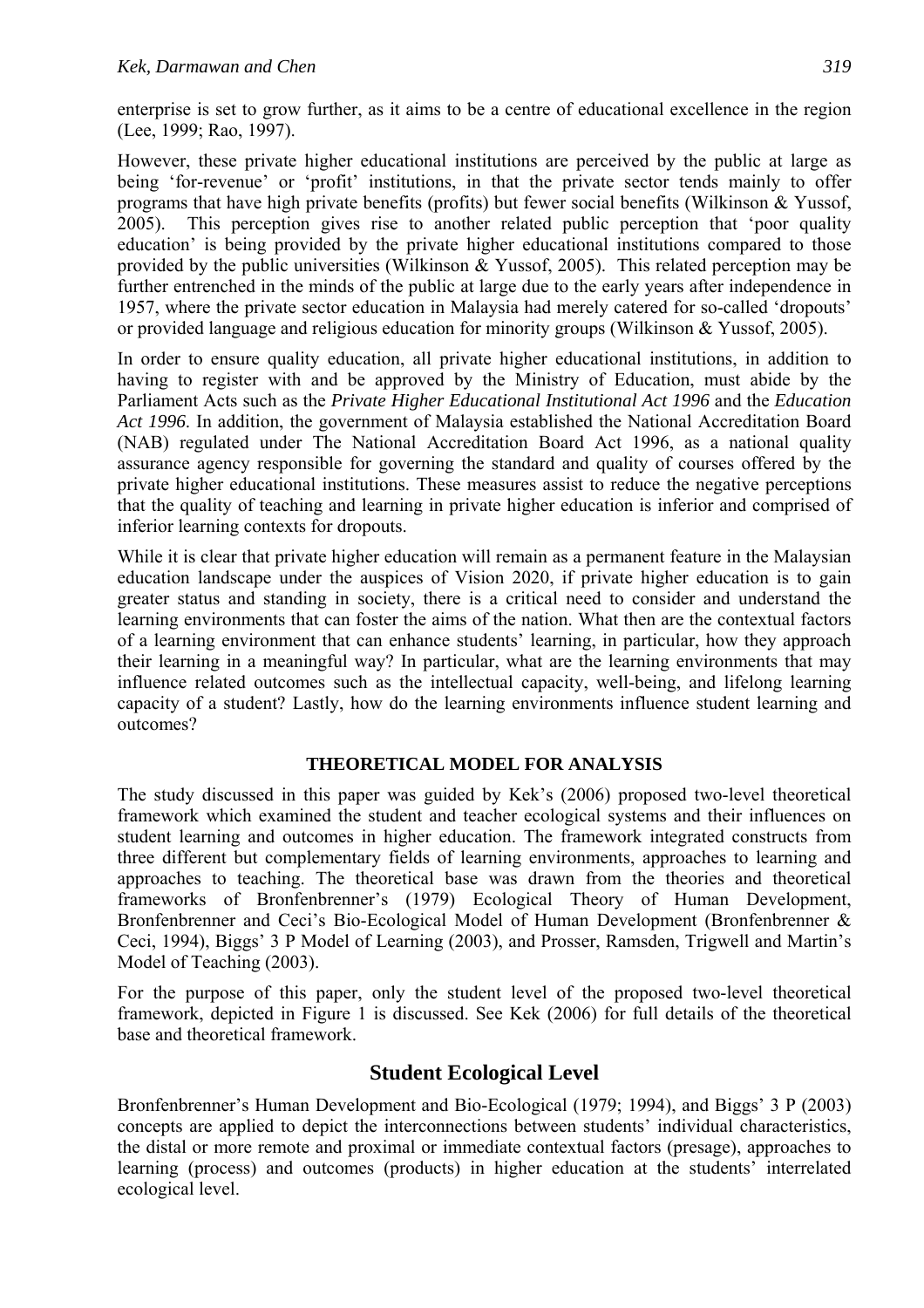

Source: Applied from Bronfenbrenner's Theory of Human Development (1979) and Bronfenbrenner & Ceci's Bio-Ecological Model of Human Development (1994), Adapted from Biggs' 3P Model of Learning (2003, p. 19)

#### **Figure 1. Theoretical model for analysis – Student level**

The theoretical model proposes that the proximal contexts are composed of the immediate learning contexts where teaching and learning occurs. The proximal contexts are the curriculum (perceptions of the curriculum alignment) and classroom-level learning environment (perceptions of the classroom-level learning environment). The distal contexts are the family context (parents' aspirations, parents' educational attainment and parental involvement), self-efficacy (general selfefficacy beliefs), and university-level learning environment (perceptions of the university-level learning environment). The distal and proximal contexts, in addition to the individual characteristics (gender and ethnicity) form the proposed presage factors.

The proposed presage factors are also conceptually placed in an orderly sequence. The placement starts with the individual characteristics, and the rest of the presage factors are sequenced from the distal contexts, moving into the proximal contexts. Hence, the sequence of the proposed presage factors is: (a) individual characteristics; (b) family context; (c) self-efficacy; (d) university-level learning environment; (e) curriculum; and (f) classroom-level learning environment.

The proposed presage factors are related to the hypothesised process of students' approaches to learning (a deep or surface approach to learning), which in turn are related to the products. Approach to learning refers to the processes adopted during learning, which directly determine the outcome of learning and predisposition to adopt particular processes (Biggs, 2001). Broadly, the two ways of relating to learning have become known as surface and deep learning approaches to learning. According to Biggs (2001), a surface learning approach focused on the extrinsic or external motivation, and used strategies that consumed the least amounts of time and effort to meet the requirements. In contrast, a deep approach to learning in general focused on the intention that was intrinsic in nature or the intention to comprehend, and adopted strategies to maximise conceptual understanding.

The products proposed for this research study are the students' academic achievement, selfdirected learning readiness, and mental health outcomes.

### **Hypothesised Relationships and Influences**

In this paper, the relationships among the contextual factors, student learning and a set of student outcomes (academic achievement, self-directed learning readiness, and mental health) at the student level were examined. It is hypothesised that there are direct and mediated relationships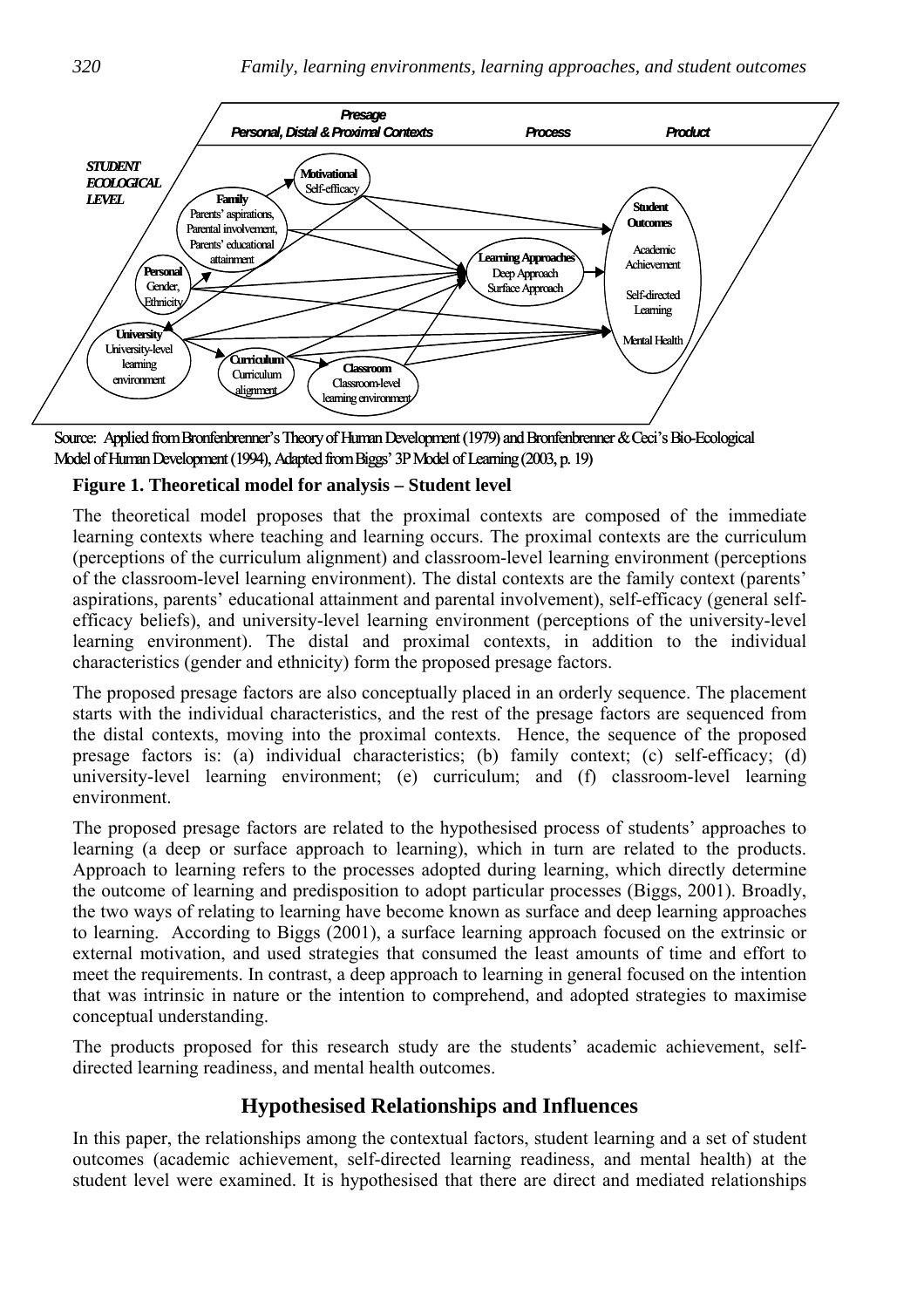$\overline{a}$ 

between the students' individual characteristics, distal contexts (family, self-efficacy, universitylevel learning environment), proximal contexts (curriculum and classroom-level learning environment), learning approaches and academic achievement, self-directed learning, and mental health.

#### **METHOD**

The data in this paper were collected from a study that focused on the student and teacher ecological systems and their influences on student learning and outcomes in a private medical university in Malaysia.

#### **Data**

Evidence for this paper was derived from questionnaires administered to 475 pre-clinical students, representing three study levels from the International Medical University, Malaysia (IMU) in 2004.

The IMU started as the International Medical College, the first and only private medical college in the Asia Pacific region in 1992, had university status conferred in 1999, and has over 25 prestigious Partner Medical Schools (PMS) worldwide (International Medical University, 2005). Like many private universities in Malaysia, its students are drawn predominantly from the Chinese ethnic group<sup>1</sup>. The medical program in Malaysia constitutes the pre-clinical phase where students have to undertake five semesters or 2.5 years of coursework. During the pre-clinical phase, the students learn basic medical sciences, clinical and communication skills, and aspects of medicine applicable to Malaysia. Upon successful completion of the foundation medical sciences, the students complete their medical degrees through clinical studies for another four to six semesters. Students can either complete their clinical studies in Malaysia at one of two IMU clinical schools at Batu Pahat or Seremban for a period of five semesters, and graduate with a MBBS from the IMU, or attend one of the 25 PMS for a period of four to six semesters, and graduate with the medical degree of the selected PMS overseas.

At the IMU, problem-based learning (PBL) was employed in the classrooms. PBL was the main curriculum delivery tool where teachers facilitated student learning in small groups to encourage teamwork, to solve problems, to learn and integrate knowledge acquired using simulated clinical problems, to do self-directed learning and become life-long learners (International Medical University, 2005). Each student at the IMU had to attend small group PBL sessions with a teacher, commonly known as the PBL tutor or facilitator, twice a week for a period of one and a half hours each session. In the PBL sessions or classrooms, the students learnt about medical sciences, and integrated the knowledge acquired through simulated clinical problems, known as the "PBL triggers" (International Medical University, 2005).

The final sample was: 179 students from 17 PBL classrooms in study level 1/ semester 1; 173 students from 16 PBL classrooms in study level 2/ semester 4; and 123 students from 11 PBL classrooms in study level 3/ semester 5. A 82.5 per cent response rate was obtained, with questionnaires received from a total of 392 students: 165 students in study level 1/ semester 1; 140 students in study level 2/ semester 4; and 87 students in study level 3/ semester 5. The response rates for semesters 1, 4 and 5 were 92.2 per cent, 80.9 per cent, and 70.7 per cent, respectively. From the final student sample, 43.4 per cent was male, and 56.6 per cent was female. The ethnic composition of the sample was 72.2 per cent Chinese, 15.8 per cent Malay, 10.7 per cent Indian, and 1.3 per cent Others. The average age of the students was 20.3 years old.

<sup>&</sup>lt;sup>1</sup> Malaysia is a plural society. The 2000 Census reports the population of Malaysia to be 23.27 million and with an ethnic composition of 65.1% Bumiputera\*, 26% Chinese, 7.7% Indian, and 1.2% Others (which include Eurasians, Sri Lankans and other communities) (Department of Statistics, 2000). \*Bumiputera means "native of the soil". This term is used to include the Malays and other indigenous tribes such as the Ibans in Sarawak and the Kadazan Dusun and Bajau in Sabah.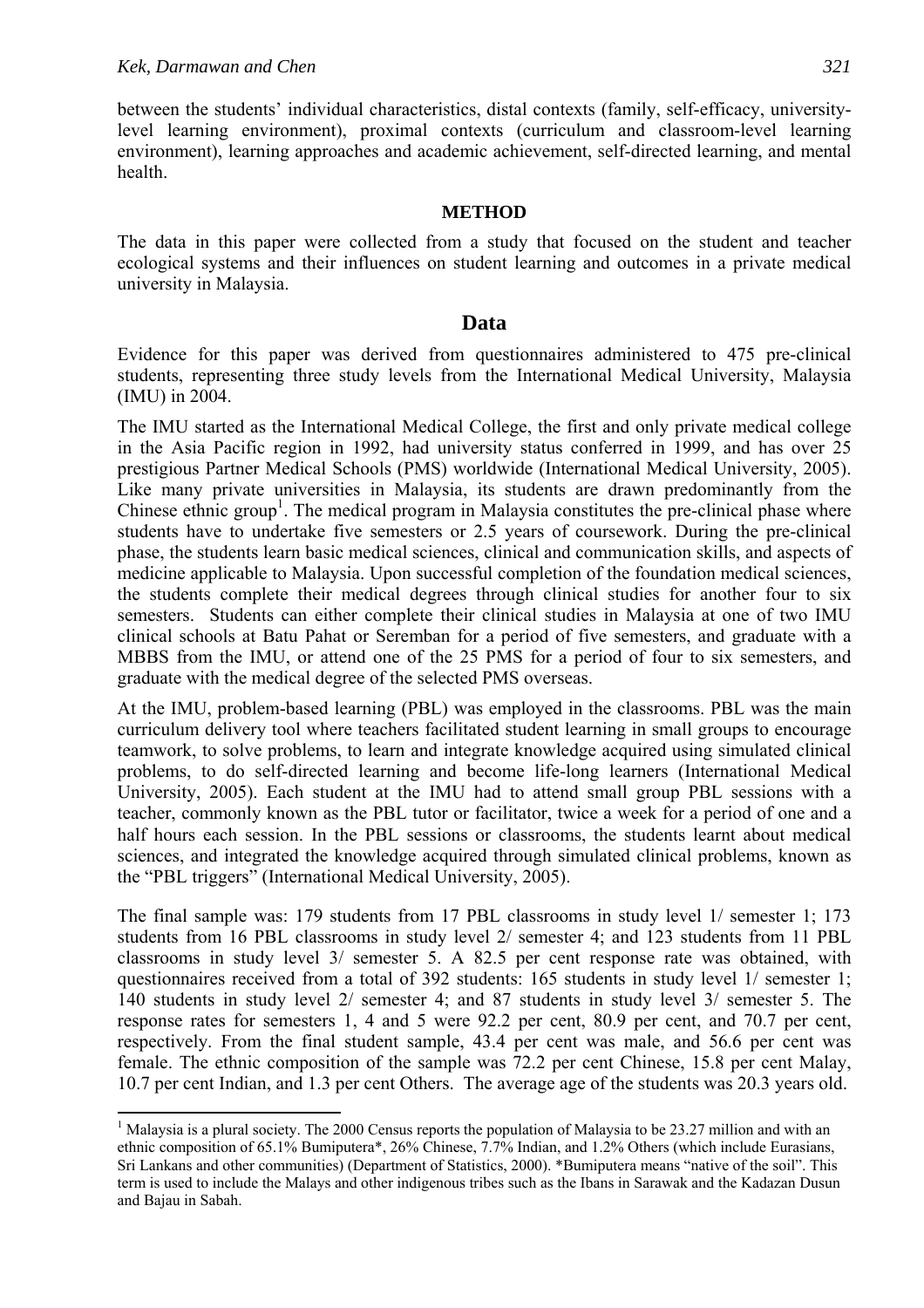# **Partial Least Path Analysis (PLSPATH)**

The aim in using path analysis was to surpass correlation as mere association but to direct analyses towards the examination and confirmation of specified causal relationships between variables. Keeves (1988, p.724) suggested that the use of path analysis made it possible for educational researchers "to shift from verbal statements of a complex set of interrelationships between variables to more precise mathematical ones and to estimate the magnitude of the causal links involved." In this study, the purpose was to identify the pattern of relationships between students' individual characteristics (gender and ethnicity), parents' educational attainment, parents' aspirations, parental involvement, general self-efficacy, university-level learning environment, curriculum, classroom-level learning environment, learning approaches (deep and surface learning approaches), and academic achievement, mental health, and self-directed learning readiness outcomes.

The PLSPATH program was selected for this study because the technique has proved to be flexible and robust in testing complex models, did not require rigorous distributional assumptions of variables, accepted categorical and dichotomous variables, and recognised the use of complex cluster sample designs in data as is the case with this study (Sellin & Keeves, 1997). In addition, the PLSPATH program was appropriate for investigating complex models in an exploratory rather than a confirmatory fashion (Sellin, 1995, p.256). Although the approach is flexible, Sellin and Keeves (1997) argue that the PLSPATH program should not be seen to be exploratory and lacking in rigour because the PLSPATH program demands the development of a well-specified model for examination and estimation.

Therefore, the PLSPATH program was used to examine and estimate the direct and mediated relationships of the individual characteristics, family context, general self-efficacy, university and classroom learning environments, curriculum, learning approaches and outcomes at the student level. Separate analyses were also conducted for each study level in order to examine the constancy of measures across study levels through the use of replication (Sellin & Keeves, 1997, p.634). In this way, a further examination of development across study levels was enabled.

However, for this paper, only the final path result of the total student sample (n= 392) is presented and discussed.

### **Methodological Issues**

The PLSPATH program is based on the partial least squares procedure (PLS) introduced by Wold (1985) as a method to maximise prediction and explanation of path models. The PLS procedure is conceptually related to principal component analysis, canonical correlation analysis, and regression analysis. According to Sellin (1995, p. 266), the PLS procedure is a "flexible and extremely powerful technique for the examination of path models with latent constructs measured by multiple indicators."

A PLSPATH model is formally defined by two sets of linear equations, termed the inner model and the outer model (Sellin, 1995). The inner model refers to the relationships between unobserved or latent variables (LVs). The outer model refers to the relationships between LVs and their associated observed or manifest variables (MVs).

There are two types of relationships between LVs and their associated MVs (Edwards & Bagozzi, 2000; Sellin & Keeves, 1997). The first type is where the constructs (LVs) are viewed as the causes of measures and they are referred to as 'reflective' or manifestations of a construct. That is, variation in a construct (LV) leads to variation in its measures. Arrows are drawn from the LV to MVs or known as the outward mode arrows to indicate this type of reflective relationships. The second type is where the measures are viewed as causes of constructs and they are referred to as 'formative'. That is, the construct is formed from the measures. Arrows are drawn from the MVs to the LV or known as the inward mode arrows to depict this type of formative relationships.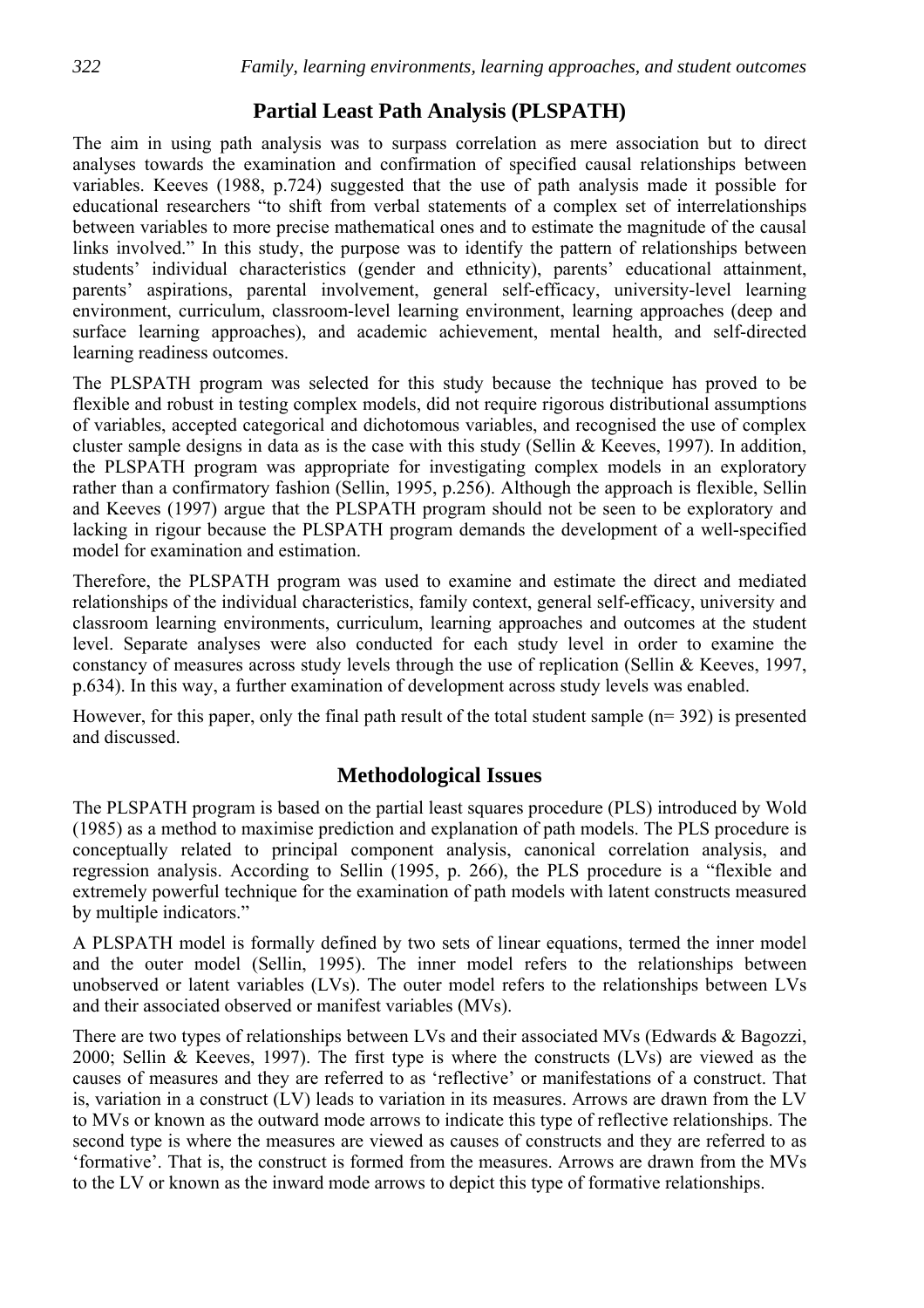A number of indices are used to determine the strength of the relationships between the MVs and LVs. The most common indicator of the relationship is the loading, with other indices such as weight also being used (Sellin, 1989). To be effective, loadings should be reported where the outward mode is used, and weights should be reported where the inward mode is used (Sellin & Keeves, 1997).

The PLS procedure works by calculating an estimate for each LV, which is obtained from the corresponding MVs, thus, partitioning the hypothesised inner model into its component constructs. The PLSPATH program is iteratively processed until all the estimates are found to be stable. In this way, the relationships between LVs in the path model or the inner model signify the causal relationships between the LVs. The causal relationships are indicated by unidirectional arrows from the determining variables to the dependent variable, whereas determining variables which do not depend on any other variables are referred to as exogenous variables and are not indicated by any unidirectional arrows pointing toward the variable (Tuijnman & Keeves, 1997).

### **Data Preparation**

Prior to modelling with the PLSPATH Version 3.01 program, data screening was undertaken to identify variables for missing data in excess of 20 percent (Keeves, 1997), so that these variables are omitted for effective analyses. The missing data are recommended to be replaced by assigning means (Sellin, 1989, p. 47). In this study, there were 12 cases or 3.8 percent missing data from the academic achievement variable, which were subsequently replaced with the mean.

The next step was evaluating the direction of the relationships of the MVs and LVs by examining either the factor loadings or correlations between the variables. The examination of the factor loadings, shown in Table 1 indicated that the directions between MVs and LVs used in the study were in the outward mode, with the exception of the university-level learning environment, which was in an inward mode due to the low correlation coefficients.

|                             | Lable 1. Directions of relationships between MVs and LVs |                    |         |                  |
|-----------------------------|----------------------------------------------------------|--------------------|---------|------------------|
| <b>Latent Variable (LV)</b> | <b>Manifest Variable (MV)</b>                            | Zero-order         | Factor  | <b>Direction</b> |
|                             |                                                          | <b>Correlation</b> | Loading | between          |
|                             |                                                          | $(\mathbf{r})$     |         | <b>MV</b> and LV |
| Family capital              | Mothers' involvement                                     | $0.67**$           |         | Outward          |
|                             | Fathers' involvement                                     |                    |         |                  |
| Parent aspirations          | Parent aspiration for program                            | $0.44**$           |         | Outward          |
|                             | Parent aspiration for education                          |                    |         |                  |
| University-level learning   | Sense of membership                                      | $0.13*$            |         | Inward           |
| environment                 | Peer support                                             |                    |         |                  |
| Deep approach to            | Deep motive                                              | $0.65**$           |         | Outward          |
| learning                    | Deep strategy                                            |                    |         |                  |
| Surface approach to         | Surface motive                                           | $0.72**$           |         | Outward          |
| learning                    | Surface strategy                                         |                    |         |                  |
| Classroom-level             | Personal relevance                                       |                    | 0.66    |                  |
| environment                 | Uncertainty                                              |                    | 0.38    |                  |
|                             | Critical voice                                           |                    | 0.80    | Outward          |
|                             | Shared control                                           |                    | 0.75    |                  |
|                             | Student negotiation                                      |                    | 0.67    |                  |

#### **Table 1. Directions of relationships between MVs and LVs**

\* p < 0.05, \*\* p < 0.01

### **Model Building, Refinement and Evaluation**

Falk (1987) suggested that the best way to start model building using the PLSPATH was by drawing a path diagram of the data analysis to be undertaken. All LVs and their associated MVs were defined in the input file in such a manner that they were all systematically ordered.

In refining the model, two approaches were used. The first approach was to use the jackknifing method (Sellin, 1989). This method examines the effects that elimination of a variable has on the model parameter estimates. Sellin (1989) suggested that a path coefficient (betas) of 0.07 or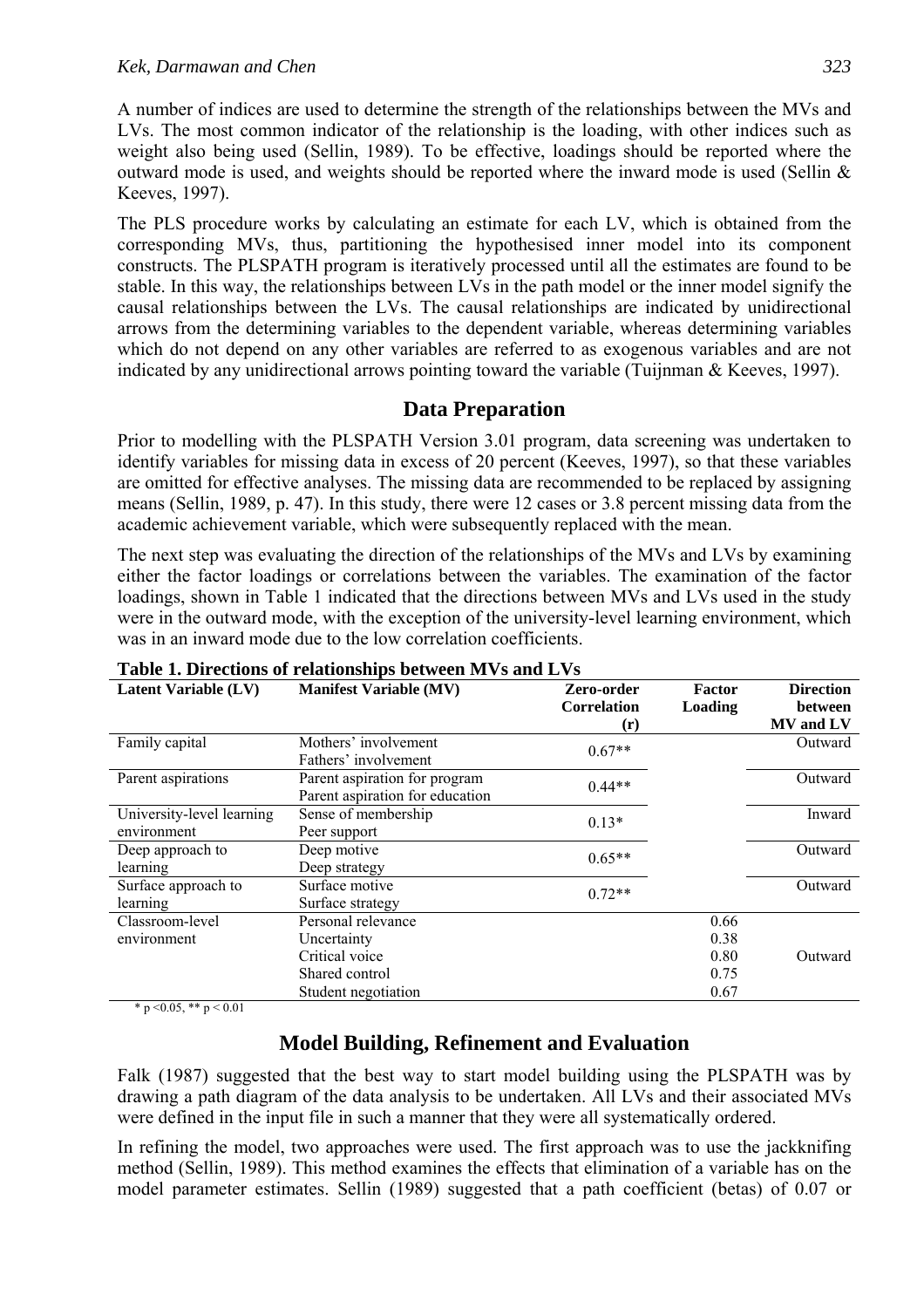greater was considered to be significant in large samples or 0.10 for small samples. Darmawan (2003) further recommended that the path coefficient (betas), and corresponding weight and loading to exceed twice the corresponding jackknife estimate of the standard error at a 95 per cent confidence interval. For noteworthy paths, the path coefficient, and corresponding weight and loadings may be above 1.68 jackknife estimate of the standard error at a 90 per cent confidence interval.

The second approach was the use of minimal values for loading, weight and path coefficient proposed by Sellin and Keeves (1997). For the outer model, a weight of 0.10 is the minimum value for inward mode, and a loading of 0.30 is the minimum value for outward mode. For the inner model, a path coefficient minimum value of 0.05 to 0.10 is acceptable. In this manner, paths with a loading, weight and path coefficient smaller than the minimal values were removed from the model and only those paths were retained which contributed substantially to explaining a dependent LV.

In addition to examining point estimates such as loadings, weights, and inner model coefficients, fit indices were also used to indicate the predictive power for model evaluation. The indicators obtained from PLSPATH analysis, namely  $R^2$  and jackknife standard error estimates are commonly used (Sellin & Keeves, 1997). The  $R^2$  value represents the amount of variance explained in each endogeneous LV. It indicates the predictive strength of the inner model relationships. Jackknife estimates of standard errors provided in brackets in all the paths, together with the loadings, is indicative that all the estimates are substantial when considering the jackknife rule of thumb for refining models.

In order to evaluate the noteworthiness of specific LVs, the factor loadings (*l*) of the MVs, which reflect the specific LVs, can be examined. The size of the factor loading provides an indication of the relative contributions of the different MVs.

The key consideration guiding the development and refinement of the model is parsimony. In this context, parsimony refers to the creation of a model that is meaningful and well-fitting, and that contributes to prediction and explanation of variance (Sellin & Keeves, 1997).

### **Hypothesised Path Model**

Figure 2 presents the hypothesised model derived from the theoretical model for analysis. In Figure 2, the MVs and LVs used in the model are also indicated, with MVs represented with small rectangular boxes, while the rounded rectangular boxes represented the LVs or constructs derived from the MVs. A summary of the MVs and LVs used is provided in Table 2.

The inner model depicted in Figure 2 represented the hypothesised relationships between the LVs, in a way that LVs at the left-hand side of the model influenced LVs assigned to the right-hand side in the path. Conversely, the LVs at the far most left (antecedent variables) were not influenced by LVs to the right of the path model. The criterion variables (outcomes) were placed on the furthest right.

From the theoretical model, it was proposed that the presage factors are the students' individual characteristics (gender and ethnicity), distal contexts of family (parents' educational attainment or human capital, parents' aspirations and parental involvement or family capital), self-efficacy (general self-efficacy), university-level learning environment (sense of membership in the university community and sense of peer support), and the proximal contexts of classroom-level learning environment (personal relevance, uncertainty, critical voice, shared control, and student negotiation) and curriculum (curriculum alignment).

The proposed presage factors are related to the hypothesised process of students' approaches to learning, which in turn are related to the products. The products proposed for this research study are the students' academic achievement, self-directed learning readiness, and mental health outcomes.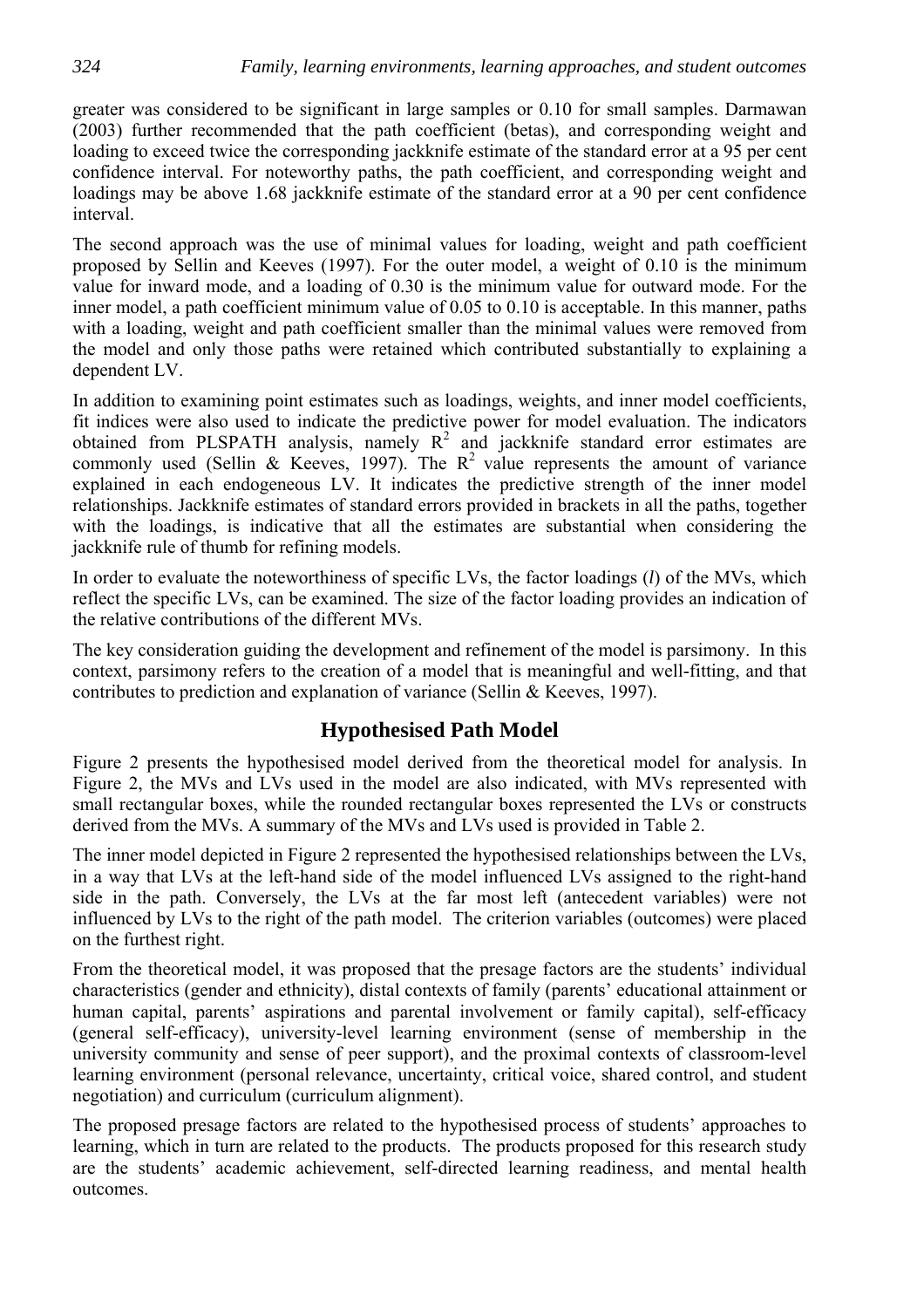

**Figure 2. Hypothesised path model of individual characteristics, family context, general selfefficacy, university, classroom, learning approaches and outcomes** 

For the path analyses, gender and ethnicity are hypothesised as exogenous variables or antecedents, as they are not influenced by other LVs. The remaining presage factors and process are viewed as endogenous because they mediate the effects, or are influenced by other LVs.

The criterion variables are the product factors: academic achievement, self-directed learning readiness, and mental health. For path modelling, self-directed learning readiness and mental health are also hypothesised as the LVs influencing the final criterion variable of academic achievement. It is coherent to posit that students with high self-directed readiness scores, armed with the necessary knowledge and information, would be less stressed mentally and achieve good academic results.

### **Final Path Models**

The patterns of relationships between the students' individual characteristics (gender and ethnicity), distal contexts of family (parents' aspirations, parents' educational attainment or human capital, and parental involvement or family capital), self-efficacy (general self-efficacy), university-level learning environment (sense of membership and sense of peer support), the classroom-level learning environment (personal relevance, uncertainty, critical voice, shared control, and student negotiation), curriculum (curriculum alignment), learning approaches (deep and surface learning approaches), and outcomes (self-directed learning readiness, mental health, and academic achievement) are examined.

The final path model for the total student sample shows their respective patterns of relationships of both outer and inner models. The information in each model represents the following:

*Outer model* (*MVs*): Factor loading or weights of outward or inward modes

*Inner model (LVs)*: The causal paths with standardised path coefficients or beta, and jackknife estimates of standard error in brackets *Residuals:* Represented in circles, are given by  $\sqrt{(1-R^2)}$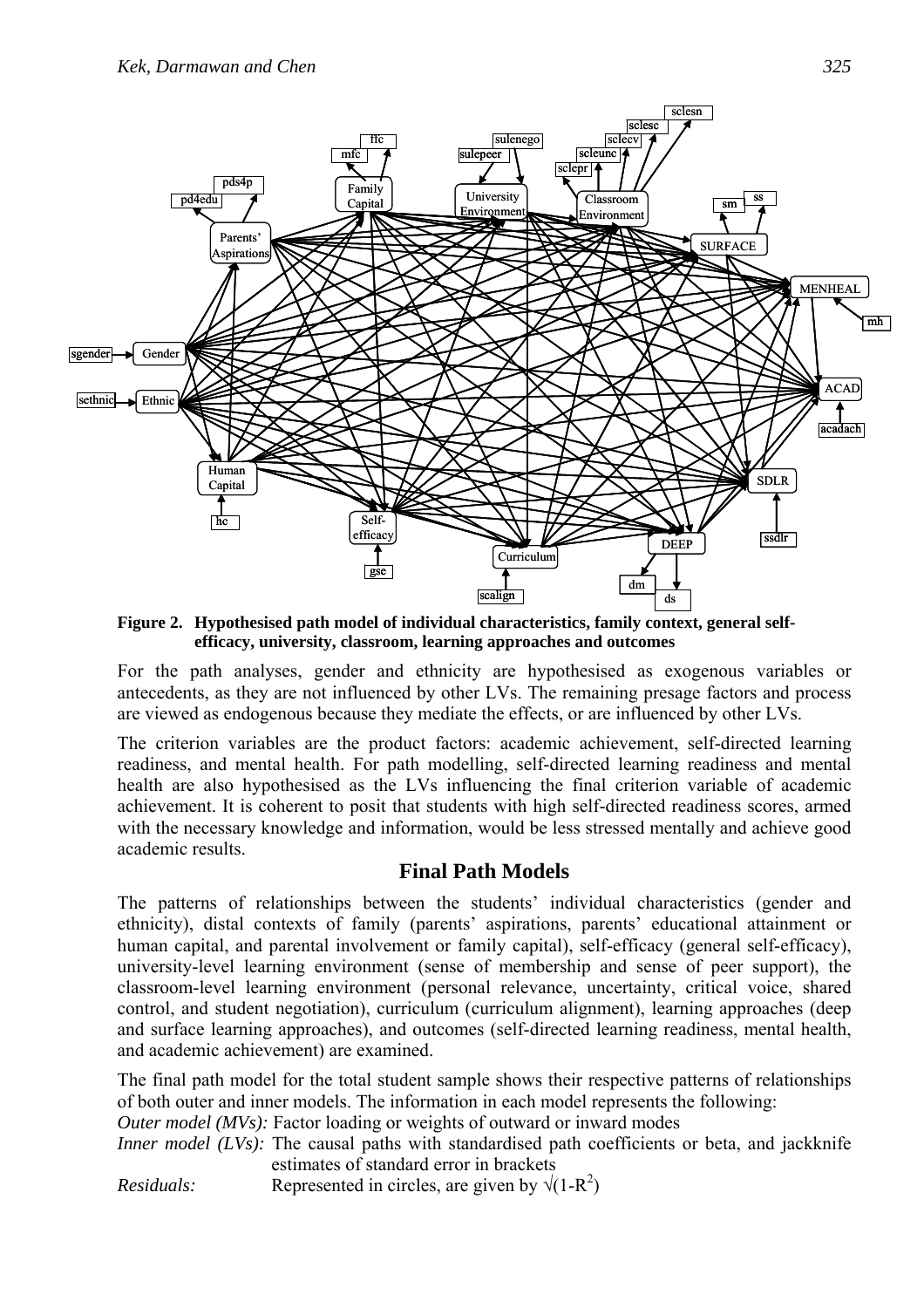|                           | Table 2. Summary or variables in path models |                  |                                                        |
|---------------------------|----------------------------------------------|------------------|--------------------------------------------------------|
| <b>Theoretical</b>        | Latent                                       | <b>Manifest</b>  |                                                        |
| <b>Dimensions</b>         | <b>Variables</b>                             | <b>Variables</b> | <b>Description</b>                                     |
| Presage                   |                                              |                  |                                                        |
| Individual                | Gender                                       | sgender          | $1 = Male$ , $0 = Female$                              |
| characteristics           |                                              |                  |                                                        |
|                           | Ethnic                                       | sethnic          | $1 =$ Chinese, $0 =$ Others                            |
| Family Context            | Human Capital                                | $\overline{hc}$  | Parents' highest educational attainment levels         |
|                           | Parents' Aspiration                          | pds4p            | Perceived parents' desire for success in medical       |
|                           |                                              |                  | program: $1 =$ Parents, $0 =$ Others                   |
|                           |                                              | pd4edu           | Perceived parents' desire for success in education:    |
|                           |                                              |                  | $1 =$ Parents, $0 =$ Others                            |
|                           | Family Capital <sup>2</sup>                  | mfc              | Perceived mothers' involvement in studies              |
|                           |                                              | ffc              | Perceived fathers' involvement in studies              |
| Self-efficacy             | General self-efficacy                        | gse              | Perceived general self-efficacy beliefs                |
| <b>University Context</b> | University                                   | sulepeer         | Perceived university-level learning environment on the |
|                           | Environment                                  |                  | scale of peer support                                  |
|                           |                                              | sulenego         | Perceived university-level learning environment on the |
|                           |                                              |                  | scale of sense of membership                           |
| <b>Classroom Context</b>  | Curriculum                                   | scalign          | Perceived alignment of curriculum                      |
|                           | Classroom                                    | sclepr           | Perceived classroom-level learning environment on the  |
|                           | Environment                                  |                  | scale of personal relevance                            |
|                           |                                              | scleunc          | Perceived classroom-level learning environment on the  |
|                           |                                              |                  | scale of uncertainty                                   |
|                           |                                              | sclecy           | Perceived classroom-level learning environment on the  |
|                           |                                              |                  | scale of critical value                                |
|                           |                                              | sclesc           | Perceived classroom-level learning environment on the  |
|                           |                                              |                  | scale of shared control                                |
|                           |                                              | sclesn           | Perceived classroom-level learning environment on the  |
|                           |                                              |                  | scale of student negotiation                           |
| Process                   |                                              |                  |                                                        |
| Learning                  | <b>DEEP</b>                                  | dm               | Deep learning approach on the scale of deep motives    |
| Approaches                |                                              | ds               | Deep learning approach on the scale of deep strategies |
|                           | <b>SURFACE</b>                               | sm               | Surface learning approach on the scale of surface      |
|                           |                                              |                  | motives                                                |
|                           |                                              | SS               | Surface learning approach on the scale of surface      |
|                           |                                              |                  | strategies                                             |
| Product                   |                                              |                  |                                                        |
| Outcomes                  | <b>SDLR</b>                                  | ssdlr            | Scores on self-directed learning readiness             |
|                           | <b>MENHEAL</b>                               | mh               | Scores on mental health (High = Poor Mental Health,    |
|                           |                                              |                  | Low= Good Mental Health)                               |
|                           | <b>ACAD</b>                                  | acadach          | Grades based on the university's 4-point grade system  |

#### **Table 2. Summary of variables in path models**

For this study, the causal relationships between the LVs, that is, the inner models are of interest. The inner models results where the direct effect, total effect, and  $R^2$  for each inner model equation are presented in Table 3. As mentioned earlier, only the results of the total student sample are presented and discussed in this paper.

#### **FINDINGS**

The following section presents the patterns of relationships of students' individual characteristics (gender and ethnicity), parents' educational attainment, parents' aspirations, parental involvement, general self-efficacy, university-level learning environment, curriculum, classroomlevel learning environment, for each learning approach and outcome, of the total student sample.

<sup>&</sup>lt;sup>2</sup> In the validation of the Family Capital instrument, one factor component was extracted to represent parental involvement measure. In the path analysis, this measure was re-assigned to form mothers' involvement and fathers' involvement, to indicate the differences in the involvement between mothers and fathers.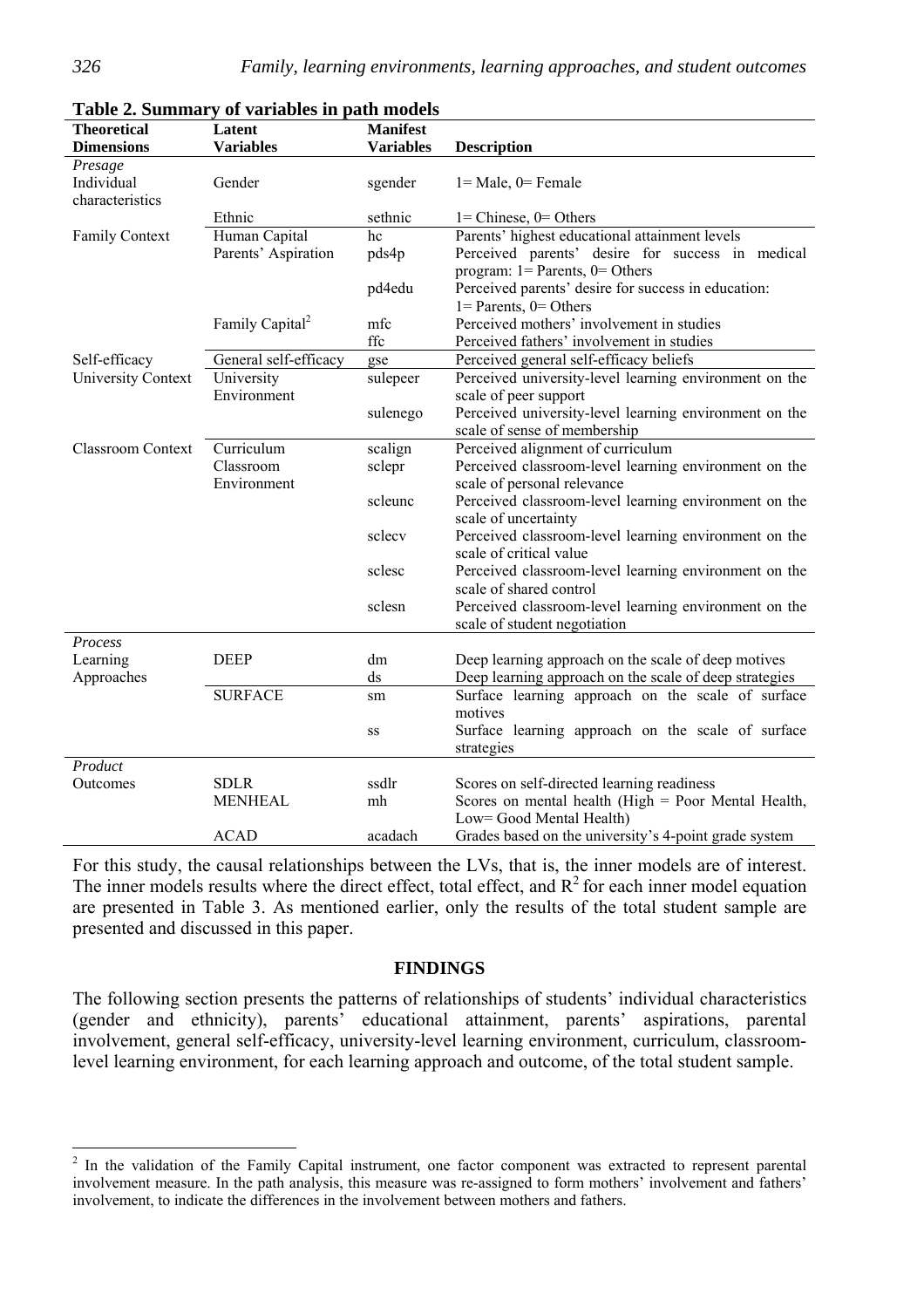### *Kek, Darmawan and Chen 327*

| Table 3. Summary of direct and total effects for inner models |  |  |  |  |
|---------------------------------------------------------------|--|--|--|--|
|                                                               |  |  |  |  |

|                                                          | Total Student Sample (N= 392) |              |                |  |  |  |
|----------------------------------------------------------|-------------------------------|--------------|----------------|--|--|--|
| <b>Latent Variables</b>                                  | <b>Direct</b>                 | <b>Total</b> | $\mathbb{R}^2$ |  |  |  |
| Human Capital                                            |                               |              | .04            |  |  |  |
| Gender                                                   | $-0.11$                       | $-0.11$      |                |  |  |  |
| Ethnic                                                   | $-0.14$                       | $-0.14$      |                |  |  |  |
| Parents' Aspirations                                     |                               |              | .05            |  |  |  |
| Gender                                                   | $-0.21$                       | $-0.19$      |                |  |  |  |
| Human capital                                            | $-0.13$                       | $-0.13$      |                |  |  |  |
| Family Capital                                           |                               |              | .18            |  |  |  |
| Gender                                                   |                               |              |                |  |  |  |
| Ethnic<br>Human capital                                  | $-0.34$                       | $-0.36$      |                |  |  |  |
| General self-efficacy                                    | 0.21                          | 0.21         | .04            |  |  |  |
| Gender                                                   | 0.13                          | 0.13         |                |  |  |  |
| Family capital                                           | 0.16                          | 0.16         |                |  |  |  |
| <b>University Environment</b>                            |                               |              | .22            |  |  |  |
| Gender                                                   | $-0.15$                       | $-0.12$      |                |  |  |  |
| Ethnic                                                   |                               |              |                |  |  |  |
| Parents' aspirations                                     |                               |              |                |  |  |  |
| Family capital                                           | 0.24                          | 0.30         |                |  |  |  |
| General self-efficacy                                    | 0.34                          | 0.34         |                |  |  |  |
| Curriculum                                               |                               |              | .15            |  |  |  |
| Gender                                                   |                               |              |                |  |  |  |
| Human capital                                            | $-0.12$                       | $-0.09$      |                |  |  |  |
| Family capital                                           |                               |              |                |  |  |  |
| General self-efficacy                                    |                               |              |                |  |  |  |
| University                                               | 0.38                          | 0.38         |                |  |  |  |
| <b>Classroom Environment</b>                             |                               |              | .41            |  |  |  |
| Gender                                                   |                               |              |                |  |  |  |
| Human capital                                            | 0.24                          | 0.39         |                |  |  |  |
| Family capital<br>General self-efficacy                  | 0.23                          | 0.35         |                |  |  |  |
| University                                               | 0.28                          | 0.35         |                |  |  |  |
| Curriculum                                               | 0.20                          | 0.20         |                |  |  |  |
| Deep Approach                                            |                               |              | .28            |  |  |  |
| Ethnic                                                   |                               |              |                |  |  |  |
| Human capital                                            | $-0.12$                       | $-0.06$      |                |  |  |  |
| Family capital                                           | 0.11                          | 0.27         |                |  |  |  |
| General self-efficacy                                    | 0.26                          | 0.37         |                |  |  |  |
| Classroom                                                | 0.32                          | 0.32         |                |  |  |  |
| Surface Approach                                         |                               |              | .08            |  |  |  |
| Gender                                                   | 0.23                          | 0.24         |                |  |  |  |
| Ethnic                                                   | $-0.15$                       | $-0.14$      |                |  |  |  |
| Human capital                                            |                               |              |                |  |  |  |
| University                                               | $-0.13$                       | $-0.13$      |                |  |  |  |
| Curriculum                                               |                               |              |                |  |  |  |
| Self-directed Learning Readiness<br>Gender               |                               |              | .53            |  |  |  |
| Ethnic                                                   |                               |              |                |  |  |  |
| Family capital                                           | 0.09                          | 0.31         |                |  |  |  |
| General self-efficacy                                    | 0.39                          | 0.57         |                |  |  |  |
| University                                               | 0.18                          | 0.26         |                |  |  |  |
| Classroom                                                | 0.10                          | 0.17         |                |  |  |  |
| Deep approach                                            | 0.25                          | 0.25         |                |  |  |  |
| Surface approach                                         | $-0.11$                       | $-0.11$      |                |  |  |  |
| <b>Mental Health</b>                                     |                               |              | .18            |  |  |  |
| Gender                                                   |                               |              |                |  |  |  |
| Parents' aspirations                                     | $-0.09$                       | $-0.09$      |                |  |  |  |
| General self-efficacy                                    | $-0.17$                       | $-0.31$      |                |  |  |  |
| University                                               |                               |              |                |  |  |  |
| Curriculum                                               |                               |              |                |  |  |  |
| Surface approach                                         | 0.15                          | 0.18         |                |  |  |  |
| Self-directed learning readiness<br>Academic Achievement | $-0.24$                       | $-0.24$      | .08            |  |  |  |
| Gender                                                   |                               |              |                |  |  |  |
| Ethnic                                                   | 0.27                          | 0.28         |                |  |  |  |
| University                                               |                               |              |                |  |  |  |
| Deep approach                                            |                               |              |                |  |  |  |
| Surface approach                                         | $-0.10$                       | $-0.10$      |                |  |  |  |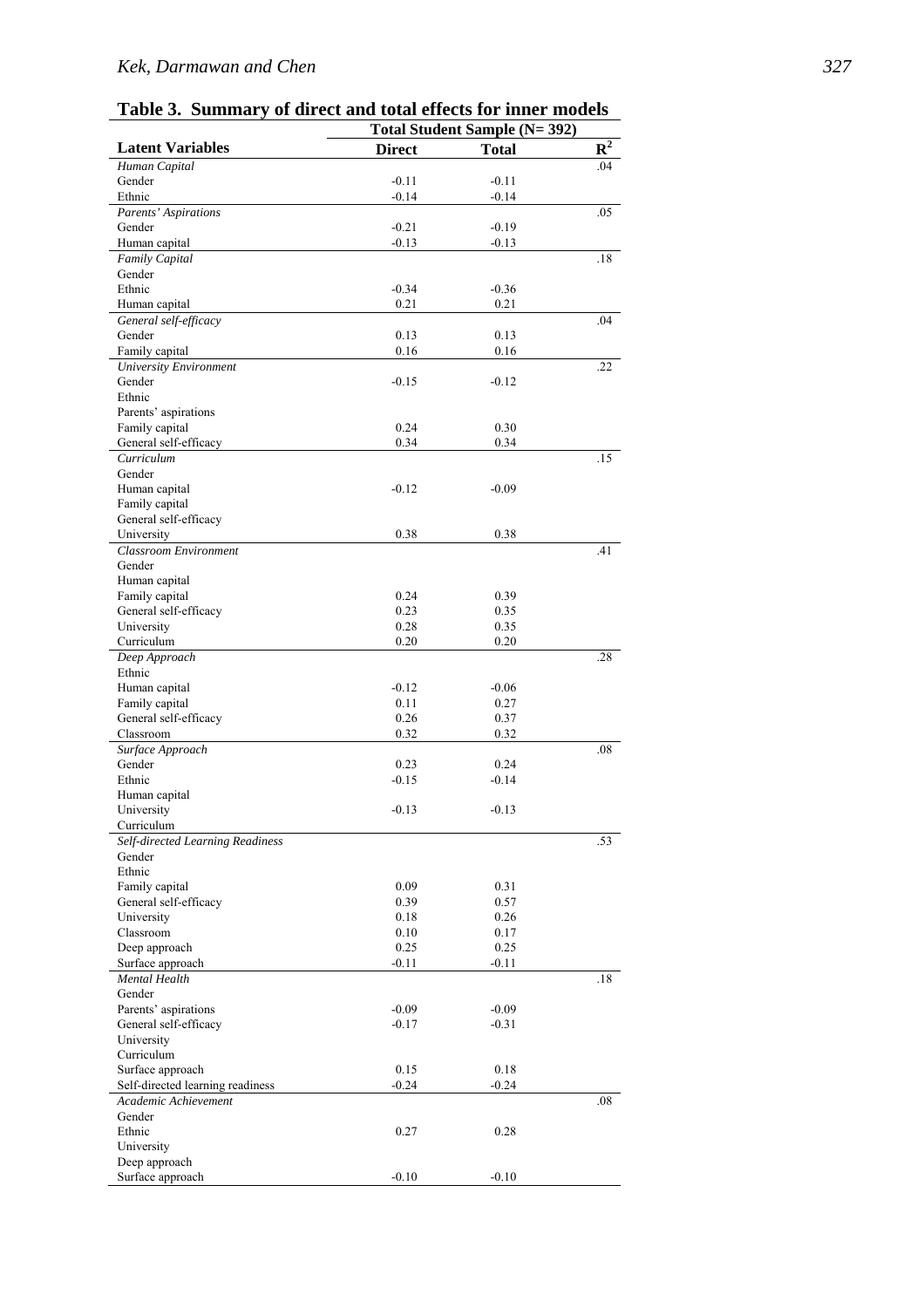## **Total Student Sample**

The path results of each learning approach and outcome for the total student sample are provided below. Figure 3 shows the final path model for the total student sample, and Table 3 shows the direct and total effects.



**Figure 3. Path Diagram of Relationships for Total Student Sample (n= 392)** 

### **Deep Approach to Learning**

Figure 3 shows that deep learning approach was influenced by classroom-level learning environment ( $\beta$ = 0.32), followed closely by general self-efficacy ( $\beta$ = 0.26). The other LVs identified to have direct effects on a deep learning approach were the negative effect of parents' educational attainment or human capital ( $\beta$ = -0.12) and parental involvement or family capital  $(\beta= 0.11)$ . These variables in the inner model explained 28 percent of the variance of a deep learning approach.

### *Examination of the Direct Effects*

Table 3 shows the direct and total effects for deep approach to learning. The most significant and critical factor in the deep learning approach was the positive and direct effect of the classroomlevel learning environment. There was no indirect effect as the direct and total effects of the classroom-level learning environment were 0.32. This suggested that those students who adopted deep approaches to learning perceived the classroom learning environment had enabled them to employ deep approaches to learning.

When the size of the factor loadings of the MVs which reflect the LV, classroom environment, to indicate the relative contributions of the specific MVs, were examined, the path analyses indicated that personal relevance  $(l = 0.65)$  moderately, and critical voice  $(l = 0.80)$ , shared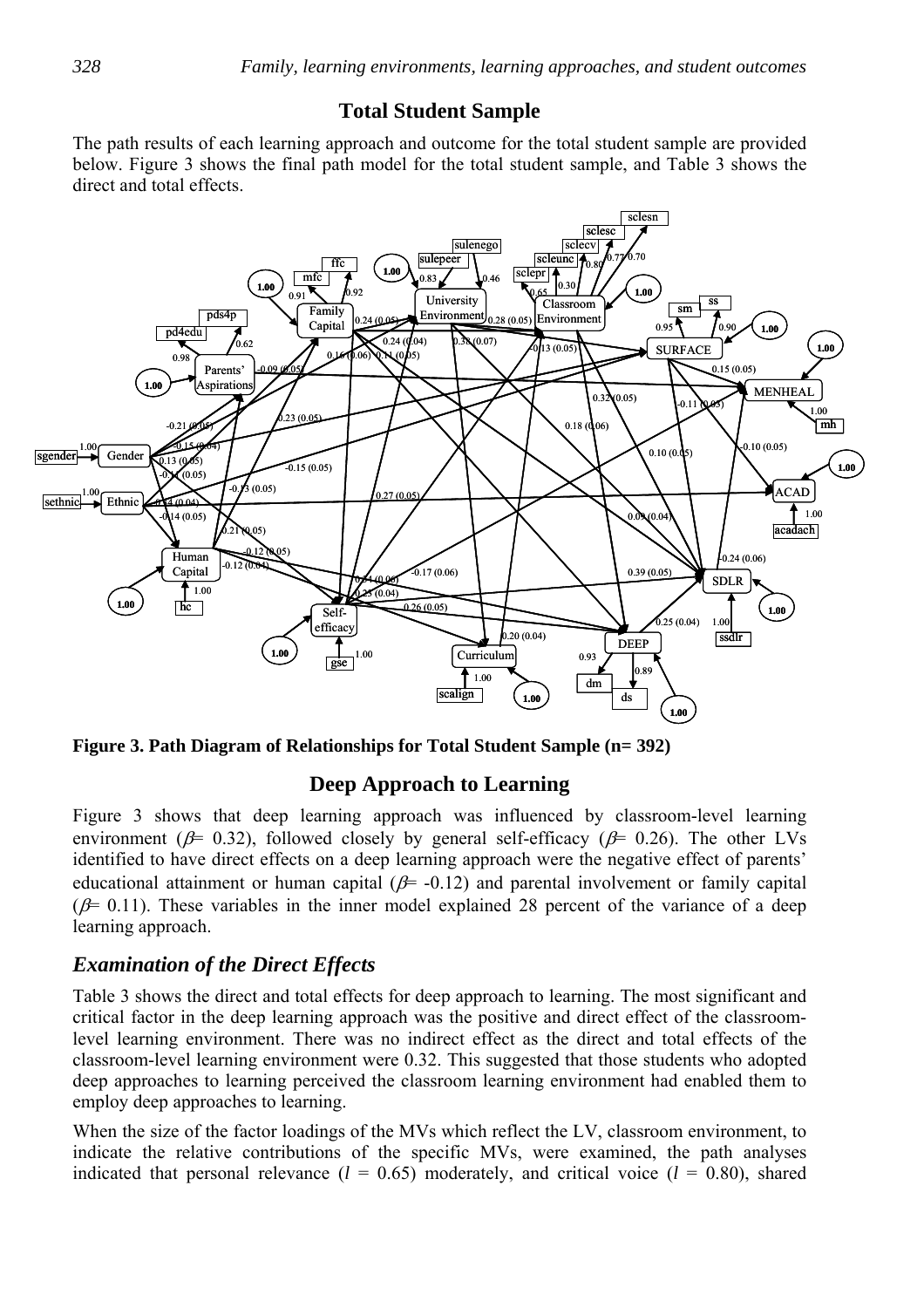control (*l* = 0.77) and student negotiation (*l=* 0.70) largely contributed to a student adopting deep approaches to learning.

That is, a student was more likely to employ deep approaches to learning when the classroom learning environment was relevant to the students (personal relevance), fostered expression of opinions about the teacher (critical voice), encouraged active participation to question, explained, justified and evaluated ideas (shared control), and allowed assessment of new ideas (student negotiation).

In addition, another factor with sizeable total effect in influencing deep approaches to learning was general self-efficacy (direct effect= 0.26, total effect= 0.37). The students who had employed deep approaches to learning were highly self-efficacious.

The negative sign between parents' educational attainment or human capital (direct effect= -0.12, total effect= -0.06) and a deep learning approach suggested that students from families whose parents were not highly educated were more likely to employ deep learning approaches. However, the parents' low educational attainment were compensated for by parental involvement or family capital (direct effect=  $0.11$ , total effect= 0.27), having a positive influence on a deep approach to learning. This finding indicated the importance of parental involvement in influencing students' adoption of deep approaches to learning in university study. An active involvement from parents in showing interest and support in their children's university studies influences how the students approached learning in higher education.

# *Examination of the Indirect Effects*

Table 3 shows the result of the indirect effects (total effects minus direct effects) of the LVs found to influence a deep approach to learning. The strongest LV of classroom-level learning environment revealed only a direct effect (0.32) on a deep approach to learning. The other three LVs revealed both direct and indirect effects on a deep approach to learning: general self-efficacy (direct effect= 0.26, indirect effect= 0.11), parents' educational attainment or human capital (direct effect=  $-0.12$ , indirect= 0.05), and parental involvement or family capital (direct effect=  $0.11$ , indirect effect=  $0.16$ ).

Of these variables, parental involvement or family capital's indirect effect of 0.16 was of sizeable significance and a critical indirect factor in influencing a student to adopt deep approaches to learning. The indirect effect of family capital was larger than its direct effect. That is, in addition to having a direct effect on a deep approach to learning, family capital critically influenced a student adopting a deep approach to learning indirectly through the following mediating paths, indicated in Figure 3 through:

- (a) general self-efficacy,
- (b) university and classroom,
- (c) university, curriculum and classroom,
- (d) general self-efficacy and classroom,
- (e) general self-efficacy, university and classroom.

This finding revealed that the distal family context, in particular parental involvement, continued to play an important role in university education, both directly and indirectly. In this study, the path analysis showed that parental involvement was significant in influencing the adoption of deep approaches to learning, directly and more importantly indirectly. In other words, students who had come from families with high parental involvement were more confident, and reported the adoption of deep approaches to learning when they were in the university environment. In addition, when these students perceived that they had good peer support in the university environment (the factor loading of MV, peer support  $l= 0.83$ , in comparison to the sense of membership  $l = 0.46$ ), they reported employing deep approaches to learning. This finding suggested that students who engaged in informal collaborative learning or informal group learning were more likely to adopt deep approaches to learning.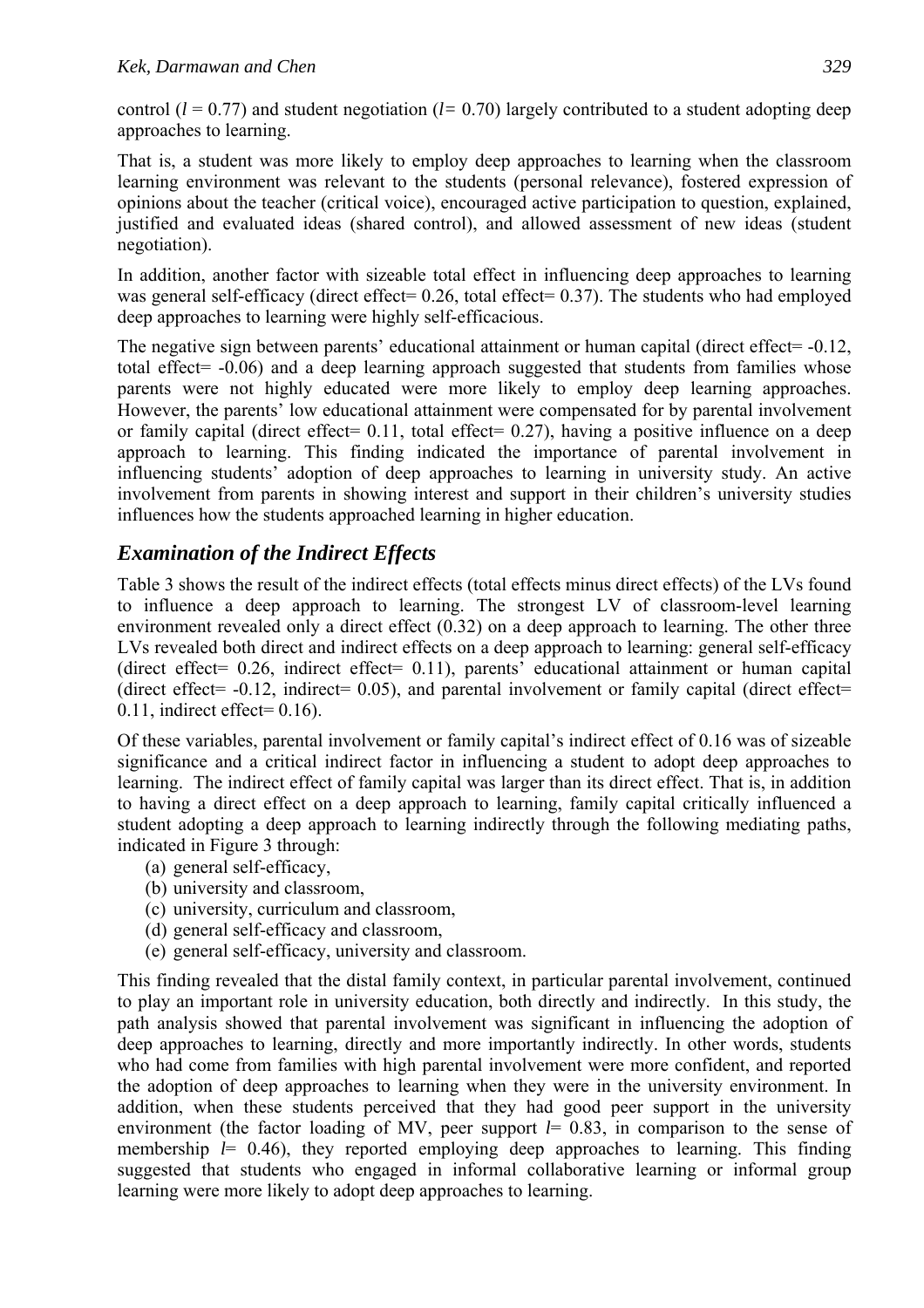In summary, the path analyses for a deep approach to learning indicated that in a home environment with high parental involvement, students were more likely to adopt deep approaches to learning. When the students were in a formal learning context, the tendency to adopt a deep approach to learning depended on their perceptions of the classroom and university learning environments. Students employed deep approaches to learning when the classroom learning environment was perceived to be relevant to them (personal relevance), fostered expression of opinions about the teacher (critical voice), encouraged active participation among them to question, explain, justify and evaluate ideas (shared control), and allowed the assessment of new ideas (student negotiation). In addition, students tended to employ deep approaches to learning when they perceived that there was peer support in the university community (university-level learning environment).

### **Surface Approach to Learning**

From Table 3 and Figure 3, three LVs were identified to have an impact on surface learning approach, namely gender ( $\beta$ = 0.23), ethnic ( $\beta$ = -0.15) and university environment ( $\beta$ = -0.13). The results indicated that being male was the most significant and critical factor in the adoption of a surface learning approach. The negative sign observed for ethnicity revealed that the non-Chinese students were more prone to employ surface approaches to learning. When the students entered a formal learning context, perceptions of a lack of peer support (*l*= 0.80) in the university environment influenced them to employ a surface learning approach.

The indirect effect of gender was 0.02, operating positively through the university environment. While the indirect effect of ethnicity was 0.01, operating positively through parental involvement or family capital and university environment, there was no indirect effect for the university environment. These results further indicated that the individual characteristics of gender and ethnicity were stronger contextual influences on the adoption of surface approaches to learning than the instructional contextual factors such as the curriculum and classroom-level learning environment. That is, a student who was male and non-Chinese was more likely to employ surface learning approaches.

In summary, the path results revealed that the individual characteristics of a person such as gender and ethnicity together with a lack of peer support in the university environment, were the significant factors in influencing a student adopting a surface approach to learning.

### **Self-directed Learning Readiness**

Table 3 and Figure 3 show the path analyses for self-directed learning readiness outcome. The path model indicated a  $\mathbb{R}^2$  of 0.53 for the total student sample, explaining a substantial 53 percent of the variance of the outcome of self-directed learning readiness in all students. Similar to the case of the deep learning approach, there were a number of LVs that directly and indirectly influenced self-directed learning readiness.

### *Examination of the Direct Effects*

The most significant and critical factor in influencing self-directed learning readiness was the positive and direct effect of general self-efficacy (direct effect= 0.39, total effect= 0.57). This suggests that students who had reported high self-directed learning readiness were highly selfefficacious.

Another factor with a sizeable direct effect was the deep approach to learning (direct effect= 0.25). There was no indirect effect. Students who reported as highly self-directed learners had employed deep approaches to learning.

The positive direct effect from the university-level learning environment (direct effect= 0.18, total effect= -0.26) indicated that students who reported high self-directed learning readiness scores had positive perceptions of the university, specifically in terms of peer support (*l*= 0.83). The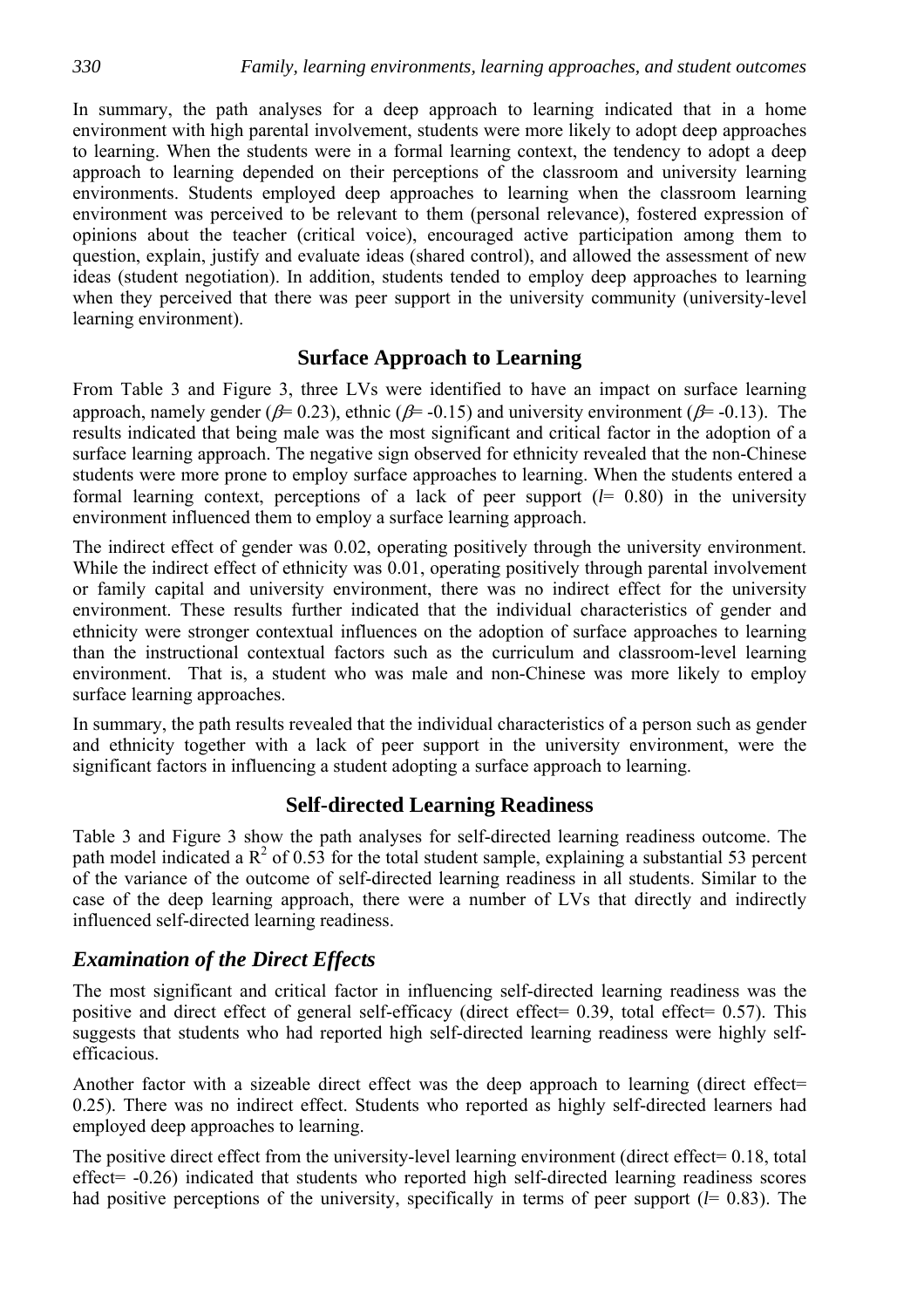negative direct effect from surface approach to learning was –0.11, with no indirect effect. That is, students with low self-directed learning readiness scores had reported employing surface approaches to learning. The positive direct effect from the classroom-level learning environment (direct effect=  $0.10$ , total effect=  $0.17$ ) also indicated that students who reported high self-directed learning readiness scores had positive perceptions of the classroom, specifically in terms of personal relevance (*l*= 0.65), critical voice (*l*= 0.80), shared control (*l*= 0.77) and student negotiation  $(l=0.70)$ .

Lastly, the distal contextual factor that had direct and indirect influences on self-directed learning readiness was parental involvement or family capital (direct effect= 0.09, total effect= 0.31). That is, students who reported high self-directed learning readiness scores came from families where their parents were highly involved in their studies.

# *Examination of the Indirect Effects*

Table 3 shows the result of direct and indirect effects of the LVs found to influence self-directed learning readiness. Of all these indirect effectss, parental involvement or family capital presented the largest indirect effect in influencing a student's self-directed learning readiness level.

The indirect effect of parental involvement or family capital (0.21) was larger than its direct effect (0.09), making parental involvement or family capital a significant indirect factor in influencing self-directed learning readiness. That is, parental involvement or family capital, in addition to having a direct effect, indirectly influenced self-directed learning readiness through 11 mediating paths, shown in Figure 3. The indirect paths operated through the following through:

- (a) general self-efficacy,
- (b) a deep approach to learning,
- (c) university,
- (d) classroom,
- (e) general self-efficacy and a deep approach to learning,
- (f) general self-efficacy and university,
- (g) general self-efficacy and classroom,
- (h) general self-efficacy, university and classroom,
- (i) general self-efficacy, university, classroom and a deep approach to learning,
- (j) university and classroom,
- (k) university, classroom and a deep Approach to Learning.

The indirect effects of family capital revealed that parental involvement or distal family context continued to play a critical role in university education, both directly and indirectly. In this case, parental involvement or family capital was significant in influencing the level of self-directed learning readiness among university students. That is, students who reported high self-directed learning readiness came from families whose parents were highly involved in their studies and consequently, indirectly influenced high levels of general self-efficacy.

In summary, students' high self-directed learning readiness scores were influenced by their parents' high involvement in their university studies, their possession of high general self-efficacy beliefs, their positive perceptions of the university and classroom learning environments, and their adoption of deep approaches to learning.

# **Mental Health**

Table 3 and Figure 3 also show that mental health was influenced by four LVs. The path model indicated a  $R^2$  of 0.18 for the total student sample, explaining a substantial 18 percent variance of mental health outcome in all students.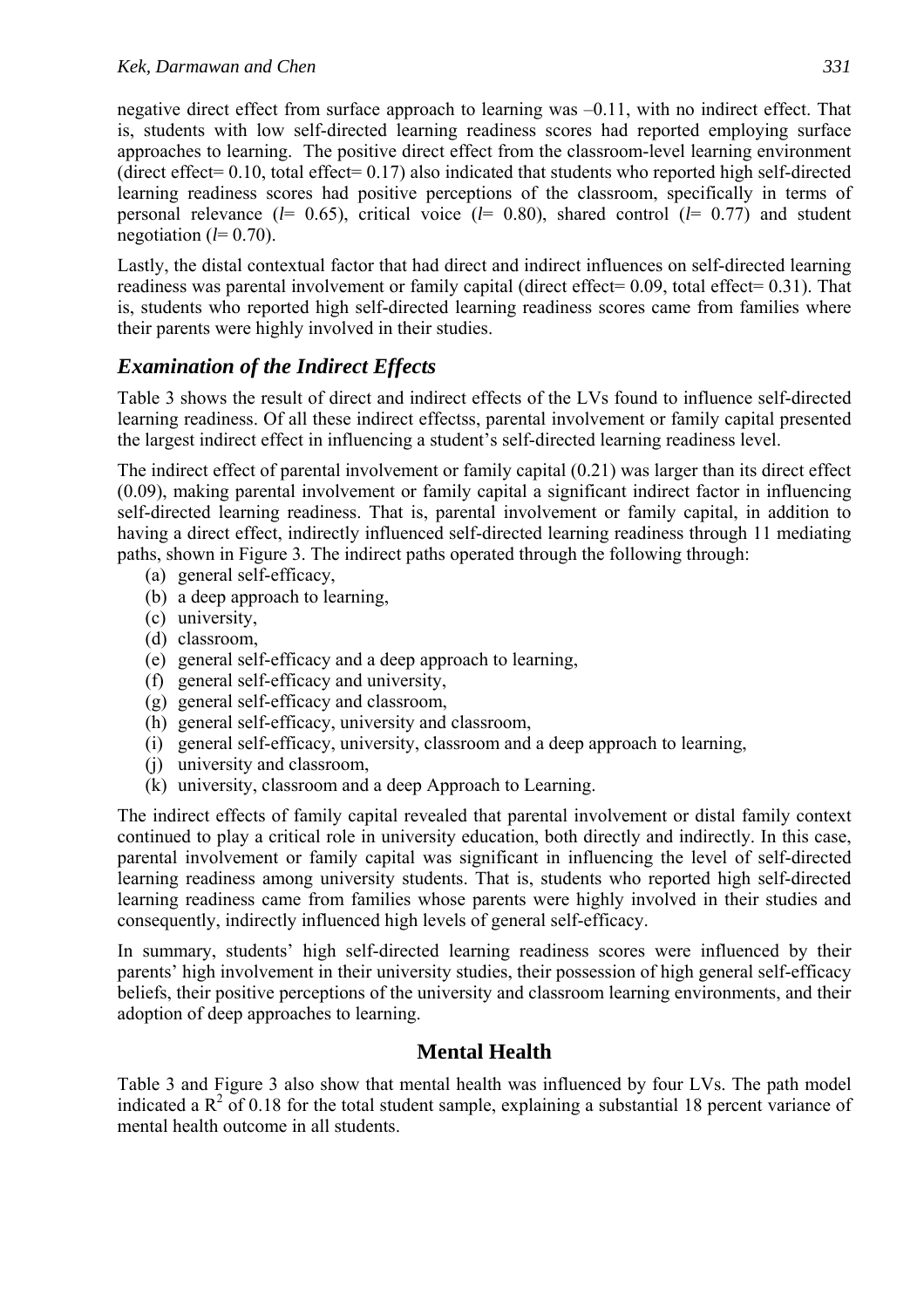# *Examination of the Direct Effects*

The factors that directly affected mental health were self-directed learning readiness ( $\beta$ = -0.24), general self-efficacy ( $\beta$ = -0.17), surface approach to learning ( $\beta$ = 0.15) and parents' aspirations  $(\beta$  = -0.09). The negative signs indicated low mental health scores, which signified good mental health. That is, students who reported good mental health (low mental health scores) were those students who reported high self-directed learning readiness scores, highly self-efficacious and had parents with high aspirations for them to succeed in medicine and education. However, those students who reported poor mental health were those who had employed surface approaches to learning.

# *Examination of the Indirect Effects*

From Table 3, the factor with sizeable total and largest indirect effect was general self-efficacy (total effect=  $0.31$ , indirect effect=  $0.14$ ). The remaining factors had trivial indirect effects of 0.00, 0.03, and 0.00 for parents' aspirations, surface approach to learning, and self-directed learning readiness, respectively. As shown in Figure 3, a student's mental health state was influenced directly by general self-efficacy (-0.17), and indirectly (-0.15) operating through the following mediating paths:

- (a) self-directed learning readiness,
- (b) a deep approach to learning and self-directed learning readiness,
- (c) university and self-directed learning readiness,
- (d) classroom and self-directed learning readiness,
- (e) university, classroom, and self-directed learning readiness,
- (f) classroom and a deep approach to learning,
- (g) classroom, a deep approach to learning, and self-directed learning readiness,
- (h) university and a surface approach to learning.

Students, who perceived themselves as highly self-efficacious, supported by peers in the university and in enabling classroom learning contexts, had employed deep approaches to learning and experienced good mental health. In contrast, students who similarly perceived themselves as highly self-efficacious, but encountered a negative university environment, adopted surface approaches to learning and this directly resulted in the student experiencing poor mental health.

In other words, students with high general self-efficacy and perceived supportive university and classroom learning environments, adopted deep approaches to learning and possessed high selfdirected learning readiness scores, reported good mental health. In contrast, students with low general self-efficacy, perceived lack of peer support in the university environment and adopted surface approaches to learning, reported poor mental health.

### **Academic Achievement**

Table 3 and Figure 3 show the outcome of academic achievement to be directly affected by two LVs. The larger of the two factors was ethnic (direct effect= 0.27) with a small indirect effect of 0.01. The other factor was the direct and negative sign of a surface approach to learning (direct= -0.10). There was a small indirect effect.

The results indicated that Chinese students had more academic successes than the non-Chinese students. The ethnic background of the students had the biggest, sizeable effect on academic achievement (total effect=  $0.28$ ). The small indirect effect  $(0.01)$  of ethnicity had operated through the family capital, university environment, and surface approach to learning, with the surface approach to learning directly resulting in low academic achievement.

The path analyses indicated that the students who employed surface approaches to learning, directly resulted in them achieving poor academic outcomes. It was revealed in the earlier path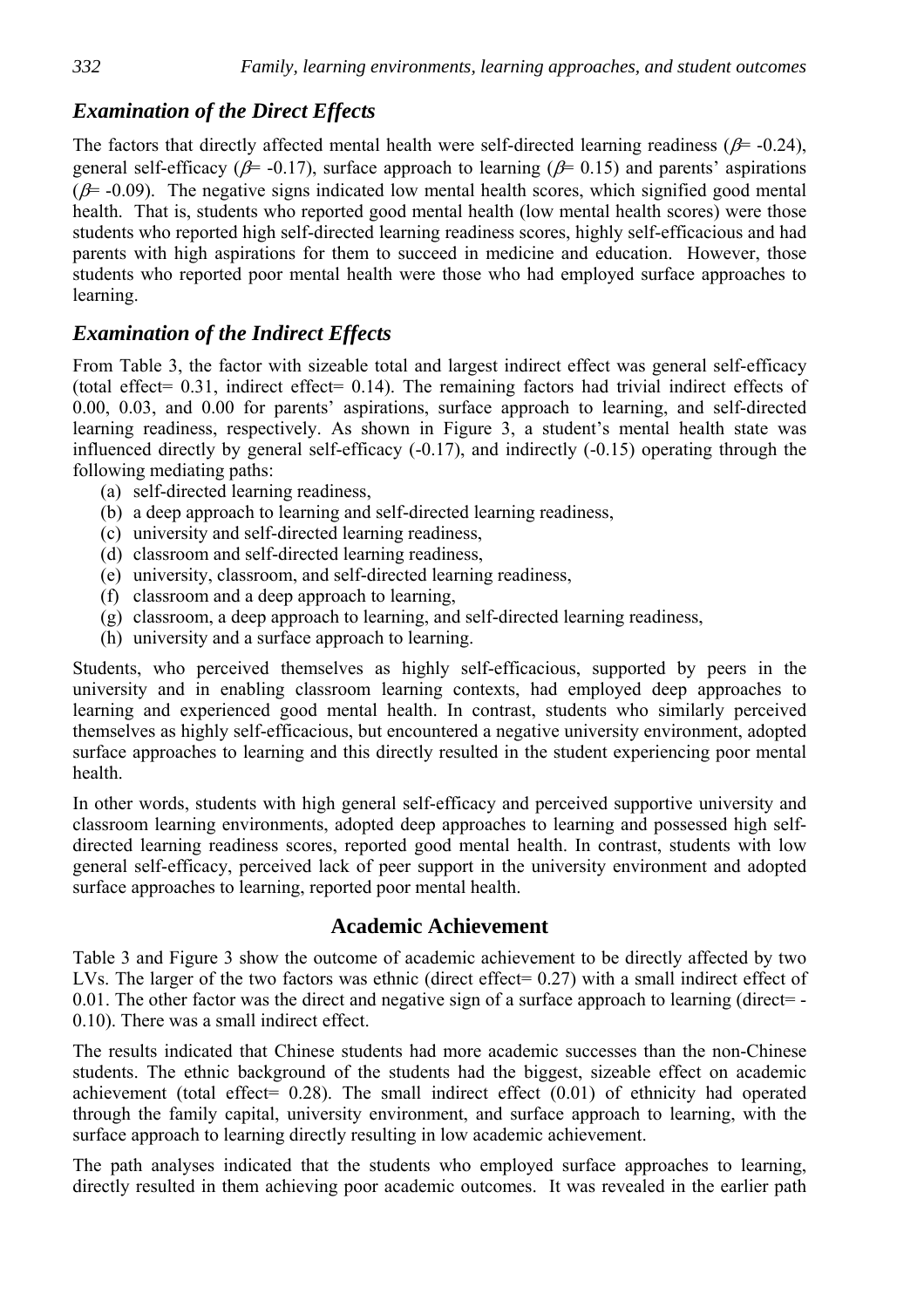analyses for a surface approach to learning that a lack of peer support  $(l= 0.80)$  in the university environment had influenced students to adopt surface learning approaches.

In summary, students who reported low academic achievement were those who employed a surface approach to learning, perceived that there was a lack of peer support and they were more likely to be from a non-Chinese ethnic backgrund. In other words, the path analysis results suggest that a low academic achiever is one who adopts a surface approach to learning, requiring additional educational resources such as peer support from the university community (outside classroom learning environment), and from a non-Chinese ethnic background.

#### **SUMMARY OF RESULTS**

- A deep approach to learning was influenced by the classroom-level learning environment ( $\beta$ = 0.32), general self-efficacy ( $\beta$ = 0.26), parents' educational attainment levels ( $\beta$ = -0.12) and parental involvement ( $\beta$ = 0.11). The indirect effect of parental involvement was 0.16, which was larger than its direct effect of 0.11. This finding indicated parental involvement to be a sizeable mediated factor in a student adopting a deep approach to learning.
- A surface approach to learning was influenced by three LVs, namely gender ( $\beta$ = 0.23), ethnicity ( $\beta$ = -0.15) and university environment ( $\beta$ = -0.12).
- Self-directed learning readiness was influenced by general self-efficacy ( $\beta$ = 0.39), a deep approach to learning ( $\beta$ = 0.25), university-level learning environment ( $\beta$ = 0.18), a surface approach to learning ( $\beta$ = -0.11), classroom-level learning environment ( $\beta$ = 0.10) and parental involvement ( $\beta$ = 0.09). The indirect effect of parental involvement was 0.21, which was bigger than its direct effect of 0.09. This finding indicated the parental involvement to be a sizeable mediated factor in a student's self-directed learning readiness.
- Mental health was directly affected by self-directed learning readiness ( $\beta$ = -0.24), general self-efficacy ( $\beta$ = -0.17), a surface approach to learning ( $\beta$ = 0.15) and parents' aspirations  $(\beta = -0.09)$ .
- Academic achievement was directly affected by two LVs. The larger of the two factors was ethnicity (direct effect= 0.27) with a small indirect effect of 0.01. The other factor was the adoption of a surface approach to learning (direct= -0.10).

#### **DISCUSSION**

The path model analysis showed that learning was dynamic and inter-related. From a general perspective, the path analysis revealed that the approaches to learning which students adopted mediated the relationships between the students' individual characteristics, distal family contexts, general self-efficacy, curriculum, university-level and classroom-level learning environments, and related outcomes.

The negative and poor quality processes and outcomes were explained by the adoption of surface approaches to learning, while the positive and better quality processes and outcomes were explained by the adoption of deep approaches to learning.

The study showed that a deep approach to learning was directly influenced by: (a) parents with low educational attainment; (b) parents who showed great interest in students' university studies; (c) students' great personal confidence in their competence in coping and managing challenging environmental demands (general self-efficacy beliefs); (d) students' positive perceptions of the classroom particularly characterised by shared control, critical voice, and student negotiation (classroom learning environment). It also influenced directly (e) high level of self-directed learning readiness; and (f) indirectly good mental health.

In contrast, the paths to students' utilisation of surface learning approaches and influences on outcomes were different from the paths that influenced adoption of a deep approach to learning. First, surface approach to learning was directly influenced by gendered roles and ethnic cultural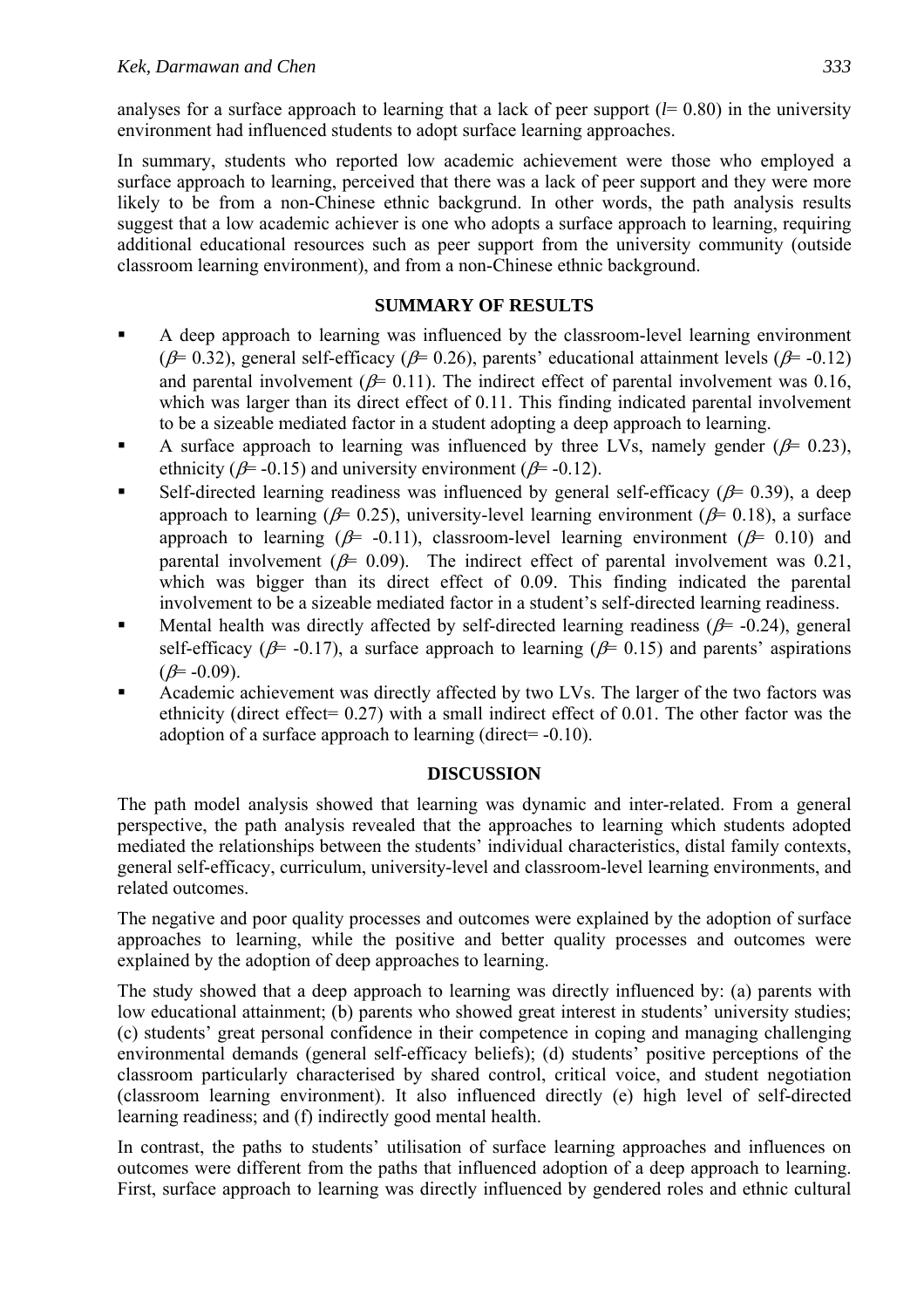differences and negatively by perceptions of the university environment. Secondly, surface approach to learning directly influenced all three related outcomes with low academic achievement scores, poor mental health, and low self-directed learning readiness levels. Overall, the study showed that a surface approach to learning was directly related to: (a) female students; (b) students of non-Chinese ethnicity; (c) students' negative perceptions of the university characterised by a lack of peer support (university environment); and gave issue to (d) poor measures of academic achievement, low self-directed learning readiness and poor mental health outcomes.

More importantly, the present study contributes to the study of student learning through the path findings which revealed that the distal or more remote family context influenced student approaches to learning, and subsequently, the students' cognitive and affective outcomes in higher education. Most of the time, the effects of family were indirect but the impacts were sizeable. In particular, this was demonstrated in the importance of parental involvement in the students' adoption of deep approaches to learning and development of high self-directed learning readiness levels.

This was despite the path analysis showing a negative relationship between parents' educational attainment and a deep learning approach. That is, students with parents of low educational attainment reported higher deep approaches to learning scores than students with parents of high educational attainment. This finding is consistent with Biggs' (1987) large data study where the results revealed that university students whose parents had had only primary education reported the highest deep approaches to learning scores when compared to students of parents with postsecondary education who reported lower scores on surface and on deep approaches to learning.

However, the path analysis from the present study further revealed that the parents' low educational attainment levels were eventually compensated by the impact of parental involvement to exert a positive influence toward a deep approach to learning through their children's general self-efficacy beliefs. The path analysis signified that an active involvement by the parents in supporting the students in their university learning motivated the students to be confident learners (general self-efficacy) and thus indirectly to adopt a deeper approach to learning.

This finding suggested that the lack of financial resources (some form of economic hardships due to inaccessibility to economic resources related to low educational attainment) provided in the students' households did not hinder their learning and achievements if their parents provided resources to these students, in the form of being interested and being attentive to their studies in the university (parental involvement or family capital). This finding lends support to Bronfenbrenner's general proposition that the family factor could affect university students' development, throughout their life, where there was the "establishment of strong attachment, support and involvement from their parents or primary caregivers" (Bronfenbrenner, 2005, p.9), because the parents were committed to the students' well-being and development. Such attachments enabled the university students to "internalise their parent's activities and expressed feelings of affection, which in turn motivated their interest and engagement in related activities" in the learning settings (Bronfenbrenner, 2005, p.9).

Thus, the demonstrated relationship between parental involvement or distal family context and student approaches to learning revealed in the present study contributes to the field of student learning by providing another window on the psychological and social mechanisms of environmental factors in predicting students' success in higher education. The nature of the relation between parental involvement, deep approaches to learning and self-directed learning also supports Bronfenbrenner and Ceci's (1994) theoretical proposition that the proximal processes as the primary engines of outcome can only occur when the distal environmental resources are jointly considered and determined.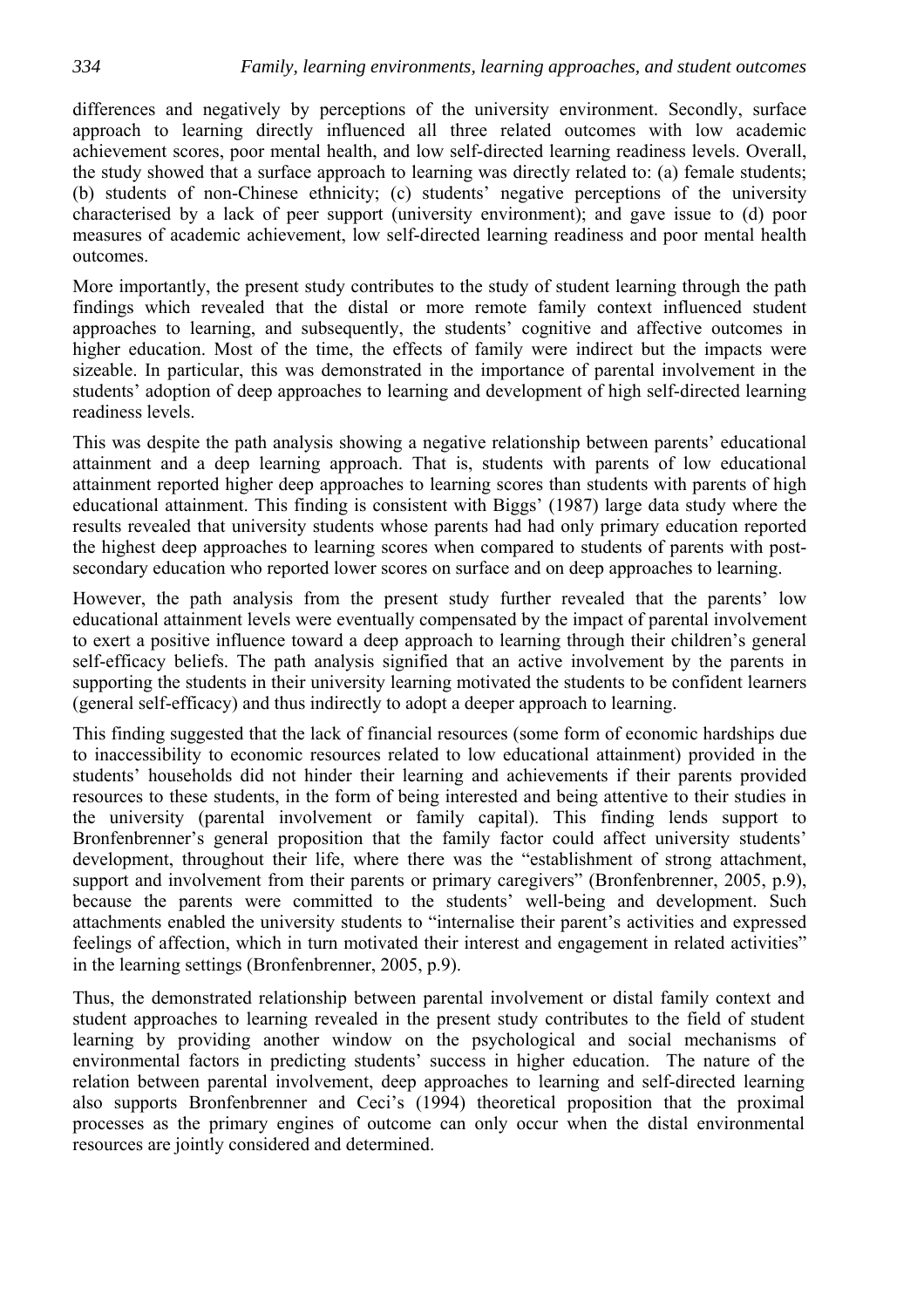This study using path analysis at the student level has revealed the importance of the family context in influencing how university students approached learning and related outcomes. Most of the literature on family had overwhelming evidence focusing on young children and early adolescence. The present study's findings have revealed that parents can still be important in promoting meaningful outcomes in their children's education, even at the university level. This study further endorses Marjoribanks' (2002, p.1) claim that "it is generally agreed that if parents are involved positively in activities associated with children's learning then the school outcomes of those children are likely to be enhanced" and extends the claim to outcomes at the university level.

In the Malaysian context, the present investigation supports the need for proper governance and evaluation of the credibility of private universities. By showing the particularly important relationship between parental involvement or family environments and student learning and related outcomes, at the university level, the study provides impetus to the Malaysian private higher education sector to understand further the factors that influence a university student. It is the distal or more remote, as well as, the proximal or more immediate factors in the learning environments that need to be considered. The private higher education administrators need not just be overly engrossed about having the most appropriate facilities or most advanced equipment in the university and classroom learning environments, but also be concerned about understanding fully the total learning environment of their students – the distal and proximal learning environments – that are potentially related to an outcome.

#### **Acknowledgement**

This paper is drawn from a part of Megan A. Yih Chyn Kek's PhD thesis supervised by Dr I Gusti Ngurah Darmawan, Dr Margaret Secombe, Professor Robert Crotty and Dr Sivakumar Alagumalai, of the School of Education at the University of Adelaide, Australia. Megan would like to specifically acknowledge her sincere thanks and gratitude to the late Professor Kevin Marjoribanks, who was her principal supervisor for her PhD studies. He was instrumental in shaping the initial theoretical framework of her thesis.

#### **REFERENCES**

- Biggs, J. B. (1987). *Student approaches to learning and studying*. Melbourne: Australia Council for Educational Research.
- Biggs, J. B. (2001). Enhancing learning: A matter of style or approach? In R. J. Sternberg & L. F. Zhang (Eds.), *Perspective on Thinking, Learning, and Cognitive styles* (pp. 73-102). Mahwah, NJ: Lawrence Erlbaum Associates, Inc.
- Biggs, J. B. (2003). *Teaching for quality learning at university: What the student does* (2nd ed.). Buckingham, UK: Open University Press.
- Bronfenbrenner, U. (1979). *The ecology of human development*. Cambridge, MA: Harvard University Press.
- Bronfenbrenner, U. (2005). The bioecological theory of human development. In U. Brofenbrenner (Ed.), *Making human beings human: Bioecological perspectives on human development* (pp. 3-15). Thousand Oaks, CA: Sage Publications, Inc.
- Bronfenbrenner, U., & Ceci, S. J. (1994). Nature-nurture reconceptualized in developmental perspective: A bio-ecological model. *Psychological Review, 101*, 568-586.
- Darmawan, I. G. N. (2003). *Implementation of information technology in local government in Bali, Indonesia*. Adelaide: Flinders University Institute of International Education.
- Department of Private Education. (2003). *Statistik Institusi Pendidikan Swasta.* Kuala Lumpur: Ministry of Higher Education, Malaysia. Accessed December 15, 2005, from http:// www.studymalaysia.com/jps/info/stats\_negri.htm#keseluruhan.
- Department of Statistics. (2000). *Population and Housing Census 2000*. Kuala Lumpur: Prime Minister's Department. Accessed May 7, 2006 from http://www.statistics.gov.my.